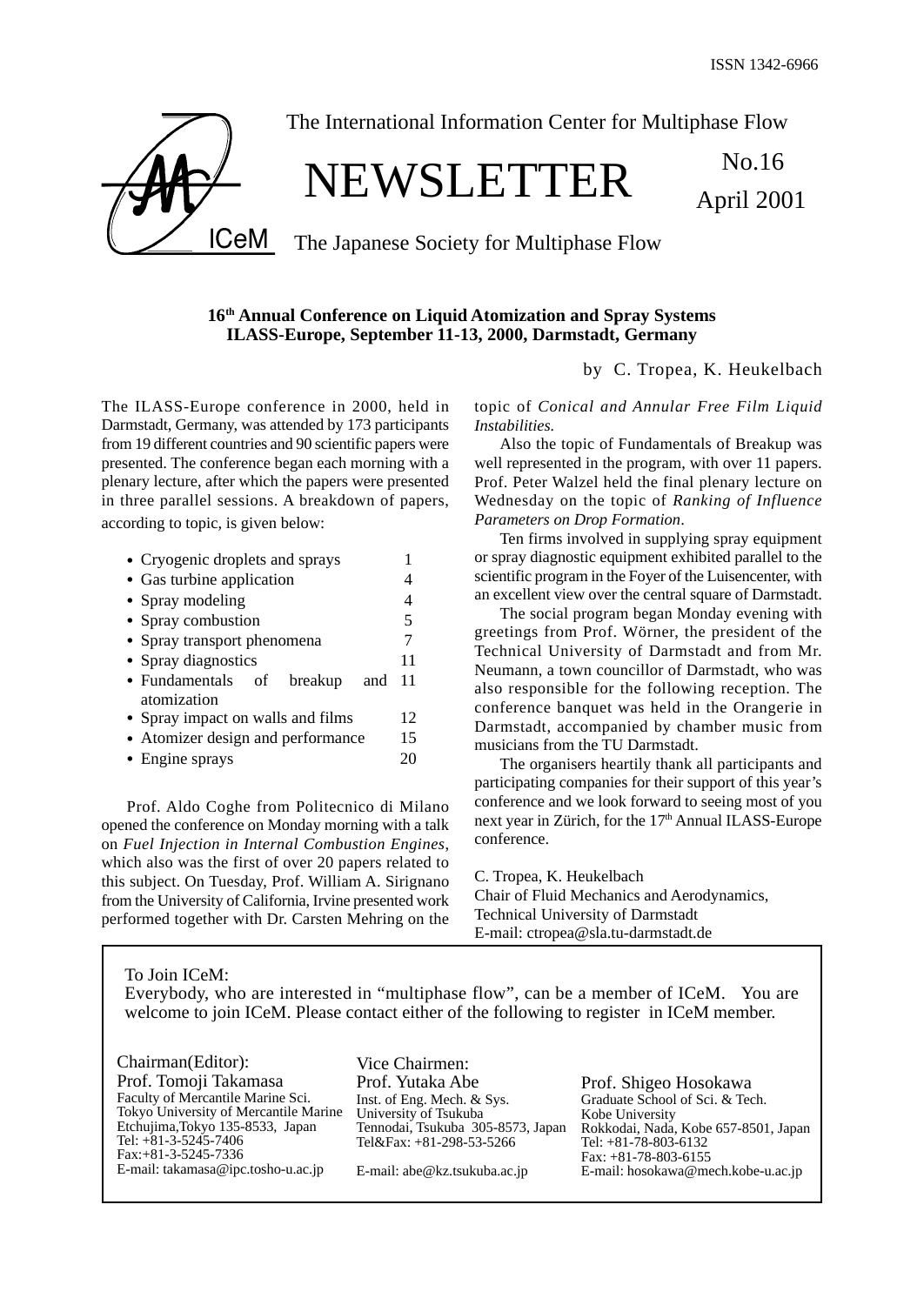### **INFORMATION about 8th INTERNATIONAL SYMPOSIUM s.v. "Heat Exchange and Renewable Energy Sources" September 18-20, 2000, Szczecin – Leba**

## by Zbigniew Zapalowicz

8<sup>th</sup> International Symposium s.v. "Heat Exchange and Renewable Energy Sources" was held in Leba in the time: 18 – 20.09.2000. The symposium was organized by: Committee of Thermodynamics and Combustion, Polish Academy of Sciences; Department of Heat Engineering, Technical University of Szczecin; "Dolna Odra" Power Plant Complex Joint Stock Company in Nowe Czarnowo. The symposium was sponsored by Ministry of National Education; Polish State Committee for Scientific Research; Provincional Fund for Environment Protection and Water Conservation in Szczecin; Association of Copyright Collective Administration for Authors of Scientific and Technical Works KOPIPOL in Kielce, "Dolna Odra" Power Plant Complex Joint Stock Company and Szczecin District Heating Distribution Company Ltd.

Altogether, 111 participants and 36 foreign guests from Germany, Tunisia, Slovakia, Sweden, and Russia took part in Symposium.

Altogether, 63 papers were delivered on the plenary and poster sessions. The debates were carried out in Polish and German with the simultaneous translations, as well as in English.

Among others, the following subjects in the scope of multiphase flow were discussed: nucleate pool boiling on horizontal tube, boiling heat transfer on twolayer fins, investigation of electro-hydrodynamic enhancement of heat transfer applied to test sell-andtube condenser, the bubble nucleation depends on geometry of artificial nucleation site, mechanisms o lateral motion of bubbles in the boundary layer, the wetting and spreading procesees of stains and droplets at various surface areas of heat exchange and closecontact melting in a rectangular enclosure.

In the scope of heat transfer were presented: problems of determining mean values of convective heat-transfer coefficient by generalized and unified Wilson technique; non-stationary measuring techniques in research on heat transfer; methods of visualization of the convectional heat exchange by means of the Kihm's method and by means of the Schlieren technique; steps methods in the identification of transient temperatures distribution in solid bodies; problems of mass heat exchange in regenerators, as well as cooperation of two heat exchangers in steady and non-steady conditions by cross flow in crosswise mixed closed circuit.

Increasing interest concerning the wide range of topics in renewable energy sources brought forth numerous papers presented in plenary and poster sessions. The papers concerned, among others, utilization of solar energy altogether with heat accumulation; problems of production and application of biogas obtained in generators or from dumping grounds of municipal refuse; conversion of thermal biomass in solid, liquid, and gaseous fuels; as well as technical-economic problems concerning obtaining and application of geothermal energy. In the above problems, a lot of consideration was given to the ecological effects of production and processing of various energy carriers.

Some of papers, particularly those of foreign guests, concerned new technologies and installations used to obtain the ecological fuels as e.g. hydrogen. Papers concerning decentralized co-generated energy-heat economy with application of fuel cells, co-generated units and heating-cooling systems, as well as the combination of renewable and conventional energy sources.

Zbigniew Zapalowicz PhD Technical University of Szczecin, Poland E-mail: zapal@safona.tuniv.szczecin.pl

## **Japanese Society for Multiphase Flow (JSMF)**

http://flow.human.nagoya-u.ac.jp/JSMF/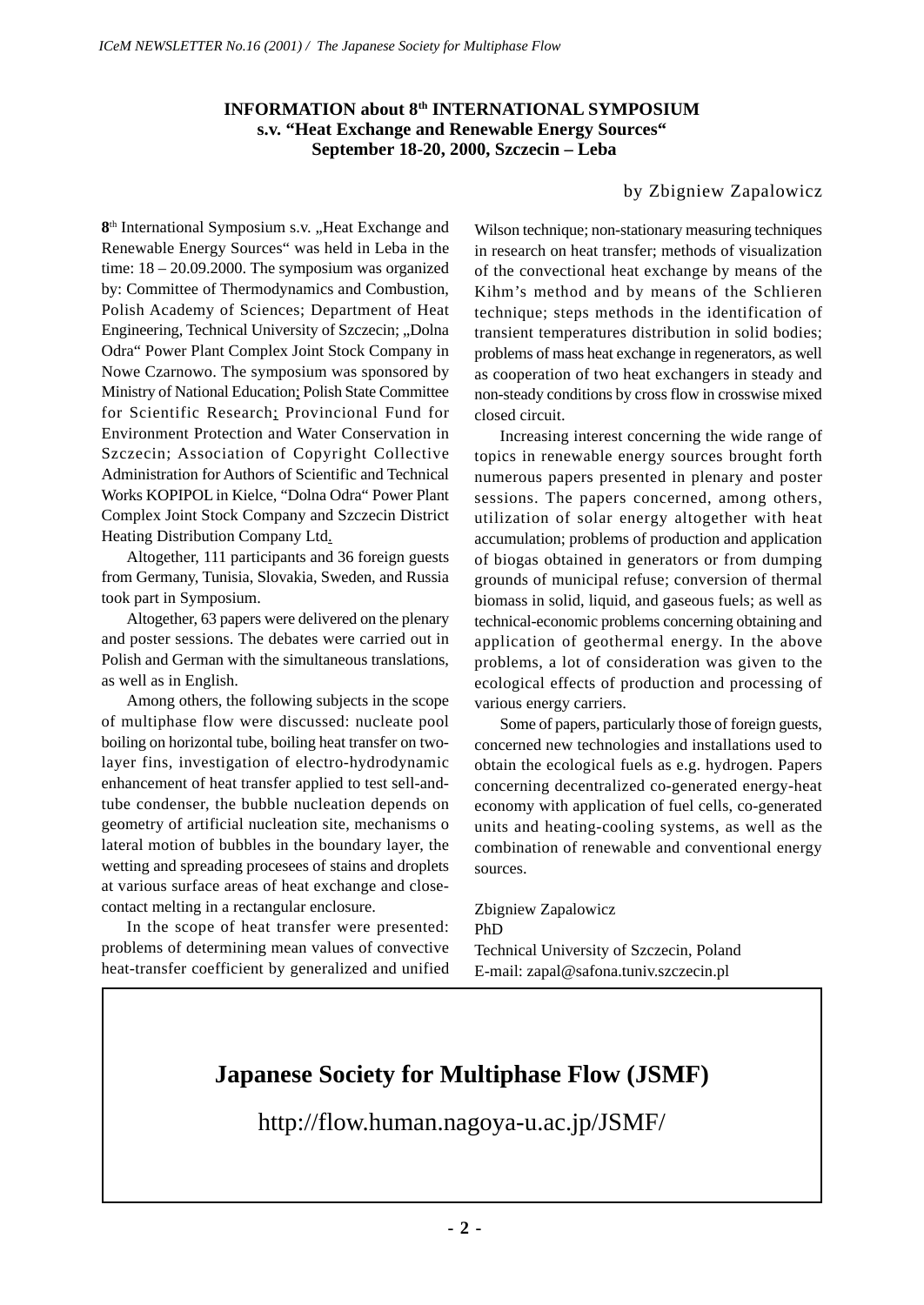## **Summary of the activities of the Global Conference on 'Flowmetering & control for new millennium' September 20-22, 2000 - FCRI, Palakkad. Kerala, India**

### by V. Jayaraman

In commemoration of the completion of the 10th year of the FCRI's service to flow product industries,an international conference on 'Flowmetering & control for new millennium' was held at FCRI during20-22 September 2000. Following are the highlights of the Conference.

- This Conference was supported by the Ministry of Industry & Public Enterprises, New Delhi and cosponsored by Agencies viz. M/s GAJL, ONGC, CPCL, IOCL, BHEL, IOGPT, DST, VSSC, BRNS, CSIR, Chemtrols, Fisher Rosemount etc. Also few agencies both from the Govt. & PrivateSectors came forward to support the Conference financially.
- There were totally about 350 participants for the 3 days of Conference. Out of these, 25 foreign delegates are from international flow centres like NEL UK, NMi Netherlands, KRISS Korea, Underwriters Lab. USA and other institutions from Germany, France etc. There were 250 registered delegates from Indian R&D institutions, academic and flow product organisations.
- 62 technical papers were read during the 3 days of Conference. This include 10 invited papers from eminent personalities working in the area on flowmetering & control. There were totally 14 technical sessions including 4 parallel sessions.
- On the occasion of Conference, a technical publication was brought out on the technical paperspresented during the Conference. An industrial exhibition of flow products was also arrangedand about 30 flow product exhibitors participated in this Conference.
- The technical sessions were mainly concentrating on the emerging trends on flowmeters like ultrasonic, thermal mass flowmeters, turbine flowmeters etc. and also new applications like acoustics, flowmeters for special applications in reactors etc. Advances on the flowmetering techniques, open channel flow/calibration and Accuracy improvement of flow labs/muiti

phase flow/modeling and simulation etc. are some of other topics covered during the Conference. There were few technical sessions on flow measurement & control and related data acquisition systems.

- Dr. Michael Reader Harris, who is Head of the flow centre, NEL, UK has given lectures on the NEL's flow activities and also gave a valedictory address on the 3rd day of the Conference. He was of the opinion that a Conference of this type is required to be conducted periodically on a common platform so that people from academic, research institutes and flowindustries etc. can have opportunity to discuss the recent advances and requirements of flow industries and look for a suitable solution. He was also of the opinion that this Conference was similar in quality to the one organised by NEL, U.K. regularly at Scotland called "North sea flow measurement workshop".
- As a fall out of the Conference, NEL, U.K. is conducting a Global Conference on 'South East Asia Hydrocarbon Flow Measurement in South East Asia' during 10 - 13 September 2001. The venue of the Conference is Kuala Lumpur, Malaysia. On the Scientific & Technical Committee of the conference, India is represented by FCRI.
- Dr. Iman J Landheer Head of the NNI, Netherlands also attended the Conference. To strengthen the traceabilities of measurement systems of FCRI, an inter comparison study is planned with similar institutions in Europe  $&$  USA during the coming year to accredit our lab with the international level of quality measurements.

Dr. V. Jayaraman Joint Director Fluid Control Research Institute, India E-mail: fcri@vsnl.com

## **An Announcement from Editor**

The JSMF will start internet-service for ICMF members on January 1, 2001. You can read updated ICeM NEWSLETTER by visiting JSMF homepage

*http://flow.human.nagoya-u.ac.jp/JSMF/index-e.html*.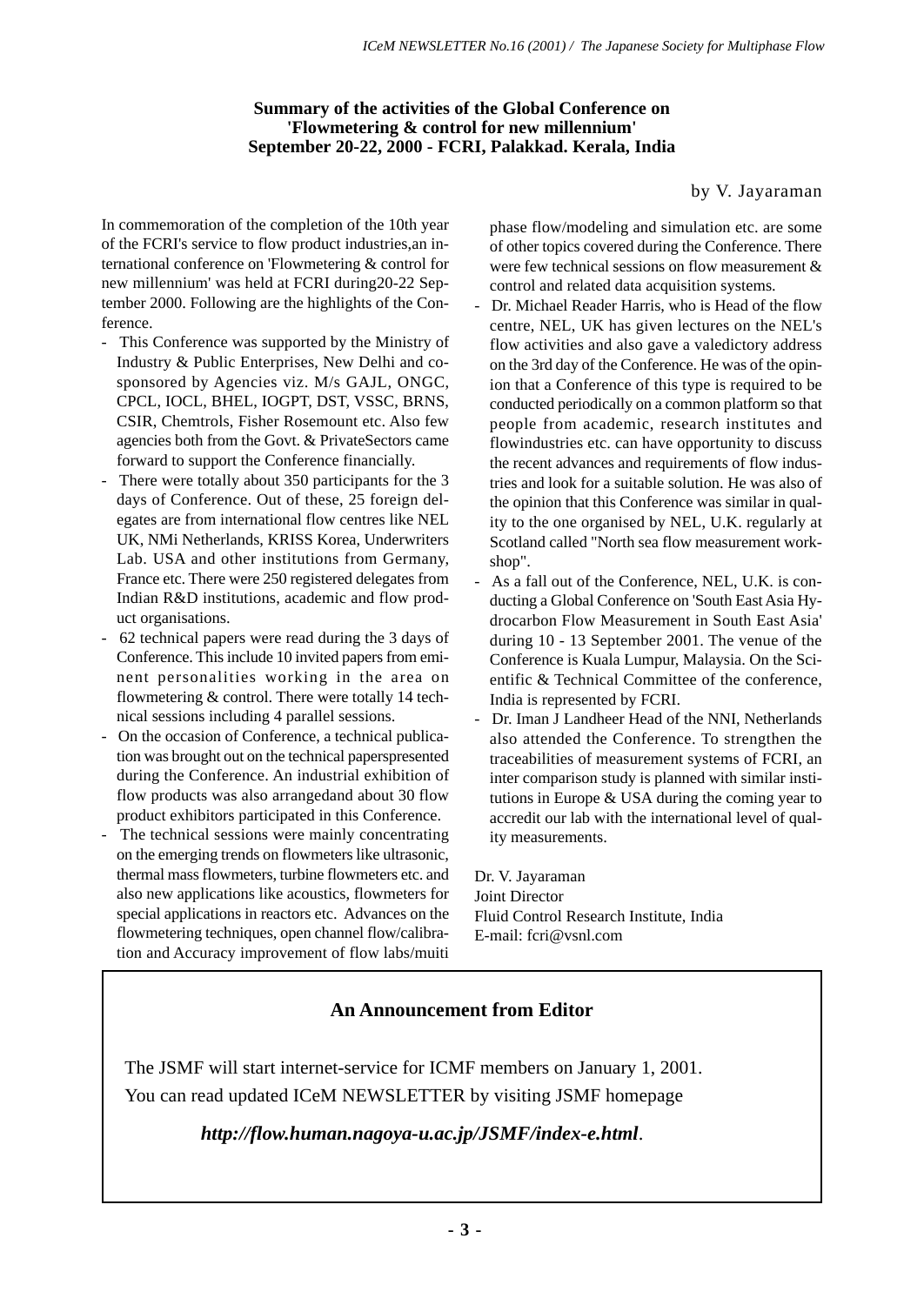

by M. Ozawa

#### **Scope and aim of the workshop**

The workshop was intended to present the current state of art in boiling heat transfer and two-phase flow and to highlight the future needs in this important area. Main body of the participants was authors of recently published handbook "Handbook of Phase Change" from Taylor & Francis, 1999. Total number of participants was 33 excluding 11 students of Kansai University. It was the principle that every participant had a chance to present his/her own activity on boiling phenomena or to claim his/her problem on boiling. Then the workshop started at 9:00 in the morning and continued to 22:00. Thus every participant could have at least 30 minutes for presentation, followed by relatively long and exciting discussions.

The Organizing Committee members were S.G. Kandlikar, Rochester Institute of Technology; Y. Fujita, Kyushu University; M. Shoji, The University of Tokyo; S. Nishio, The University of Tokyo and myself. Based on the great success of this exciting workshop, the organizing committee is now planning the second workshop after two or three years in Japan including new additional organizers from EU countries, e.g. G. P. Celata, ENEA and H. Auracher, TU Berlin.

The contents of the discussion can be found in the following list of presented titles.

#### **List of presented papers**

- Elementary processes of phase change phenomena of pure liquid in uniform temperature field
- Bubbling from microscopic holes (simulation of nucleate boiling)
- Comparison of boiling curves at reflood test and post-CHF test with 4×4 bundle test section under high-pressure
- Boiling and evaporation from a superhydrophilic surface
- New experimental results on steady-state and transient pool boiling heat transfer
- Molecular dynamics simulation of vapor bubble nucleation on a solid surface
- Nucleate boiling of multicomponent mixtures
- Tube diameter and property effects on boiling heat transfer under low flow rate condition
- The micro/macro-layer model for boiling heat transfer
- The curious history of pool boiling research
- Experiment of subcooled boiling by high heat flux in a short period
- Measurement and control of non-condensable gases for reliable experiment on subcooled boiling
- Overview of studies on flow boiling heat transfer in PWR fuel assembly
- Dynamic neutron radiography: new method of void fraction measurement in subcooled boiling
- Solved and unsolved problems in boiler system: learning from accidents
- Understanding thermal and hydrodynamic mechanisms leading to CHF in pool boiling
- In-tube condensation of a ternary zeotropic refrigerant mixture of HFC32/125/134a
- Experimental study on the critical heat flux (CHF) in a rectangular channel with micro ribs for a solid target and proton beam window design
- Thermal hydraulic design and two-phase flow problems of solid target for high energy accelerator beam in spallation neutron source
- Onset point for annular flow regime under steamwater flow at high pressure and high temperature
- Mechanism of the subcooled flow boiling CHF and application to the high heat flux components
- Criteria for geysering in two dimensions
- Heat transfer and flow pattern of pure refrigerant FC134a evaporating in a horizontal capillary tube
- A rewetting model based on vapor-liquid interface instability mechanism
- Critical heat flux for tight-lattice rod bundle
- Numerical simulation of forced convective subcooled flow boiling
- Some complexities in bubble formation at an submerged orifice

Those who have some interests in this workshop will be welcomed to contact

Prof. M. Ozawa Department of Mechanical Engineering, Kansai University E-mail: ozawa@ipcku.kansai-u.ac.jp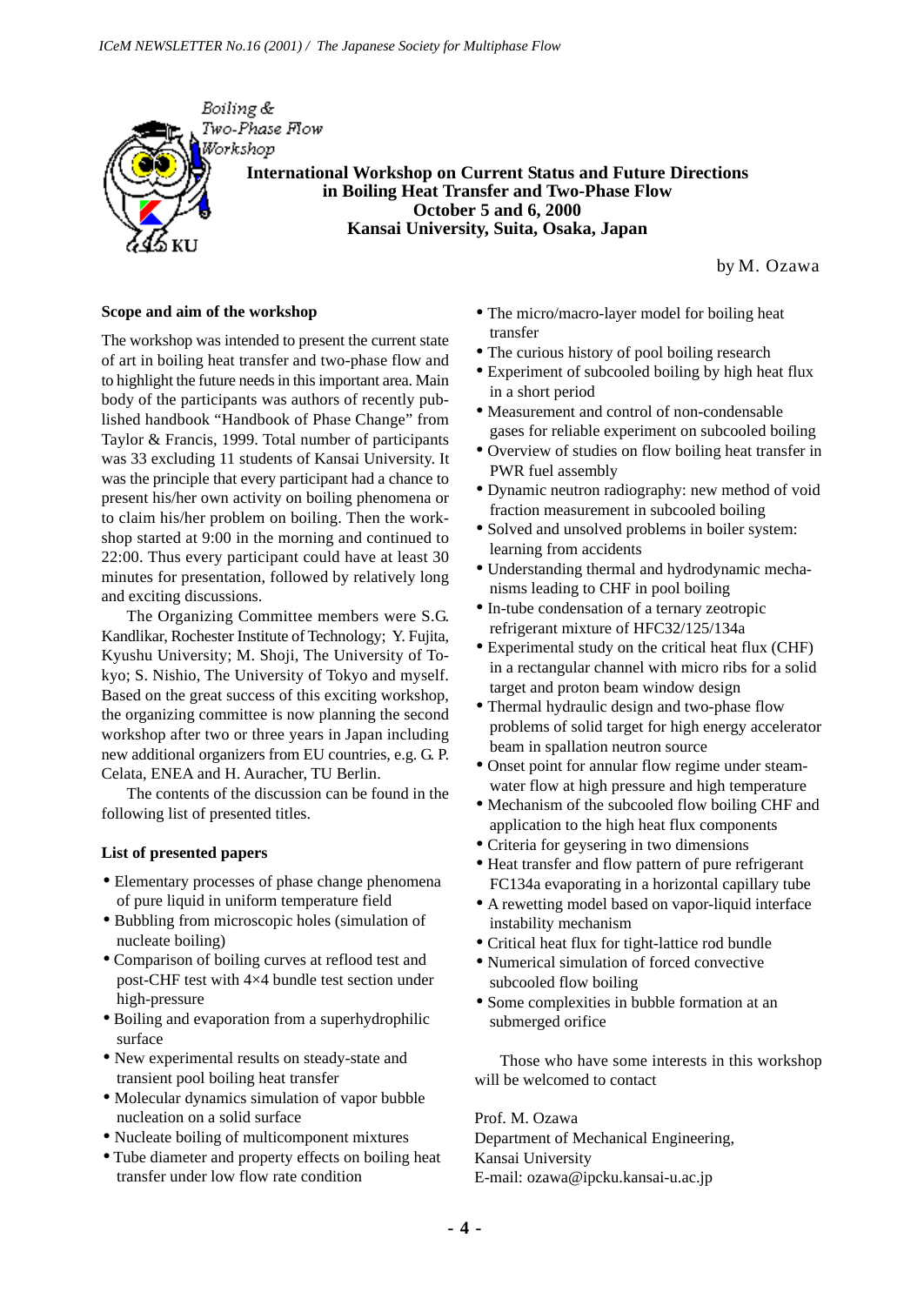#### **Heat Transfer and Transport Phenomena in Microsystems Ottobre 15-20, 2000, Banff, Alberta, Canada**

by Gian Piero Celata

The United Engineering Foundation Conference on Heat Transfer and Transport Phenomena in Microsystems has been held in Banff, Alberta, Canada, during 15-20 October 2000.

The Conference, focused on heat trasnfer and transport phenomena in microchannels and microstructures has been very well attended (more than 80 participants) with an even distribution of attendees among North America (32 people from the US and 1 from Canada), Europe (26 people, 10 from Germany, 8 from France, 3 from Sweden, 2 from UK and Italy, and 1 from Romania), and Asia (25 people, 13 from Japan, 6 from China, 3 from South Korea, 2 from Taiwan, and 1 from Hong Kong). Participation from industry has been limited but qualified (15 people, mainly, but not only, from the US).

A total of 55 papers have been presented orally in plenary sessions, besides 7 keynote lectures, delivered by distinguished scientists, dealing with the following topics: single-phase heat transfer, heat & fluid flow, heat transfer applications, pressure drop, industrial applications and MEMS, boiling phenomena, thermal radiation, material and thermophysical properties, molecular dynamics

Details about the program can be found in internet at the web page of the United Engineering Foundation (www.engfnd.org)

The objective of the Conference was to update the state-of-the-art in heat transfer and transport phenomena with reference to extreme conditions, microscale and nanoscale, both from the geometrical (size below 1 mm) and the time scale (extremely fast phenomena). Apart from contributing papers, the state-of-the-art is provided by the 7 excellent lectures delivered by Prof. A. Majumdar (Recent Developments in Microscale Temperature Measurement Techniques), Dr. J. Brandner (Microstructure Devices for Applications in Thermal and Chemical Process Engineering), Prof. B. Palm (Heat Transfer in Microchannels), Prof. F. Volklein (Thin Film Thermal Conductivity, Measurement, Phonon Modeling, and Microdevice), Prof. G. Chen (Nonequilibrium Phonon and Electron Transport in Heterostructures and Superlattices), Prof. Z.Y. Guo (Size effetc on Flow and Heat Transfer Characteristics in MEMS), and Prof. S. Nishio (Attempts to Apply Micro Heat Transfer to Thermal Management). A Round Table on Micro/Nano-Scale Thermophysical Engineering outlined the main features of these two scale levels of analysis and study.

Current studies reveal that heat transfer and transport mechanisms in micro-geometry and extremely short time-scale may be sensibly different from thos observed in 'conventional' size and time scale.

Conclusions which can be drawn from the Conference depends on the research approach. The theoretical approach is definitely advanced, especially with molecular dynamics modelling, mostly popular and used in Japan. It allows detailed analysis of thermal phenomena and processes which are extremely fast (nanoseconds) or concentrated in microscopic geometries (thermal analysis of the microstructure)

The experimental approach, especially the fundamental research devoted to heat transfer and fluid flow in microchannels, would seem rather 'pioneeristic', often evidencing the lacking of adequatetools and well defined experimental procedures. Among the participants there was a common and general feeling (and agreement) that is necessary to define shortly accurate methodologies for the measurements and test procedures, in order to better make the results comparable, as they are very often contradictory. Also the availability of microsensors and adequate measurement techniques is essential for the correct development of the basic research. Maybe, a change in the mentality of the reseacher, used to deal with macroscopic problems, may be useful to get better quality results.

Talking in terms of technological development, in terms of capability to produce microcomponents (micro-heat exchangers, etc.) it is to be said that the current status is satisfactory. This is probably due to drag offered by the electronic industry, where miniaturisation always played an important role on the developments in this field.

The Banff Conference has represented an important event in this field, offering relevant time for the discussion (during and, especially, after the presentation), which is the most typical feature of the United Engineering Foundation Conferences; very specialistic and residential events.

At the end of the Conference, participants expressed their intention to have a second Conference on the same topic in two years, i.e., in the year 2003.

#### Gian Piero Celata

ENEA - Institute of Thermal-Fluid Dynamics, Italy E-mail: celata@casaccia.enea.it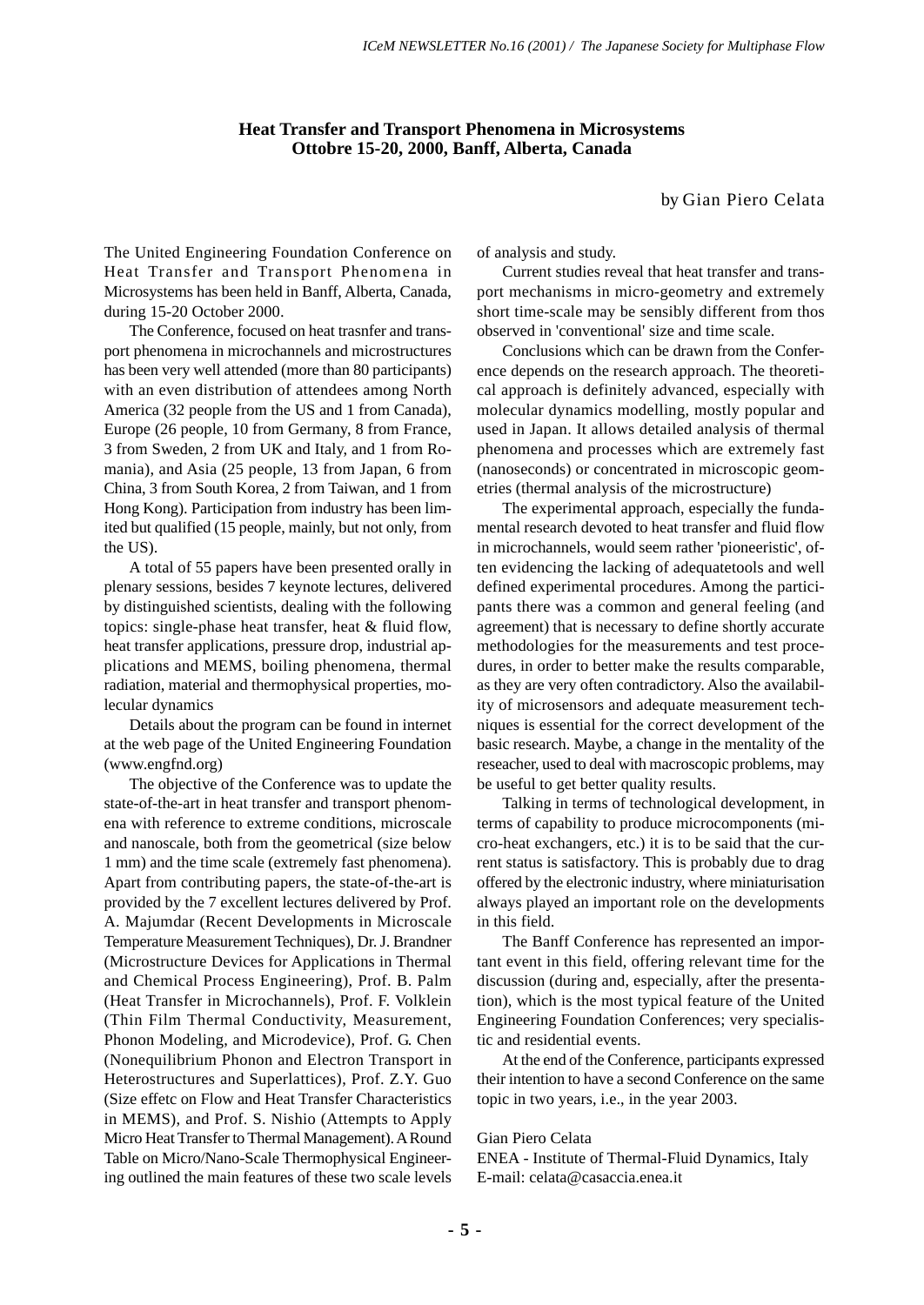## **Report on MFTP-2000 International Symposium on Multiphase Flow and Transport Phenomena November 5-10, 2000, Antalya, Turkey**

by David Moalem Maron

The recent (second) conference **"MFTP-2000"** covered the area of two-phase flow and transport phenomena.

The first conference took place on 3-7 November 1997 and focused almost entirely on issues relating to **liquid-liquid systems** that were aimed at initiating specific views of liquid-liquid systems.

Some of the participants from the first conference recommended including in the second conference some of the following aspects: the relation between academic and industrial studies; the inclusion of microscale modeling in multiphase systems, taking into consideration the interactions between turbulent eddies of continuous phase and the dispersed phase. Also, some participants were in agreement that the second conference should contain more areas on sprays, droplets, which are of paramount importance to many industrial applications.

Indeed, the second conference includes wide aspects **of multiphase systems** - gas-solid, liquid-liquid and solid-liquid systems, with special focus on liquidliquid. Also, some aspects were added on gas-liquid beyond the classic subjects of flow characterization, flow patterns, stability of transition in multiphase systems. Some attention was given to transport phenomena in gas-liquid systems and liquid-liquid systems. We received contributions on pollution control technology and other multiphase contacting equivalent and application of equipment.

The conference held 14 sessions with 48 presented abstracts and 20 poster presentations. The 7 keynote lectures were presented on a wide variety of topics by leading scientists in their fields from all over the world. In all, participants from over 20 countries attended the conference.

In my opinion, the outcome of a successful conference is not only the framing of a good program but also the contribution of the participants. Their involvement made the conference a fruitful and interesting one.

I wish to thank everyone – in particular, the Leading Scientists, the Organizing Committee (Prof. Brauner, Prof. Garti, Prof. Gutfinger, Prof. Hetsroni and Prof. Marmur). Special thanks are given to **Prof. Brauner and Prof. Gutfinger** who worked with me intensively in preparing the program. Also, to my secretary, **Mrs. Barad**.

Last, but not least, I would like to take this opportunity of thanking **Prof. Faruk Arinc** and his colleagues for their cooperation in making the conference such a success.

Prof. David Moalem Maron Chairman of the Organizing Committee Holon Academic Institute of Technology, Israel

## **All Correspondence Concerning**

 News items of general interest to ICeM members, notice of future meetings and conferences, personal news items, new books, etc. should be addressed to the editor or to regional corresponding members. It will be very helpful if any manuscripts proposed for publication are sent by E-mail.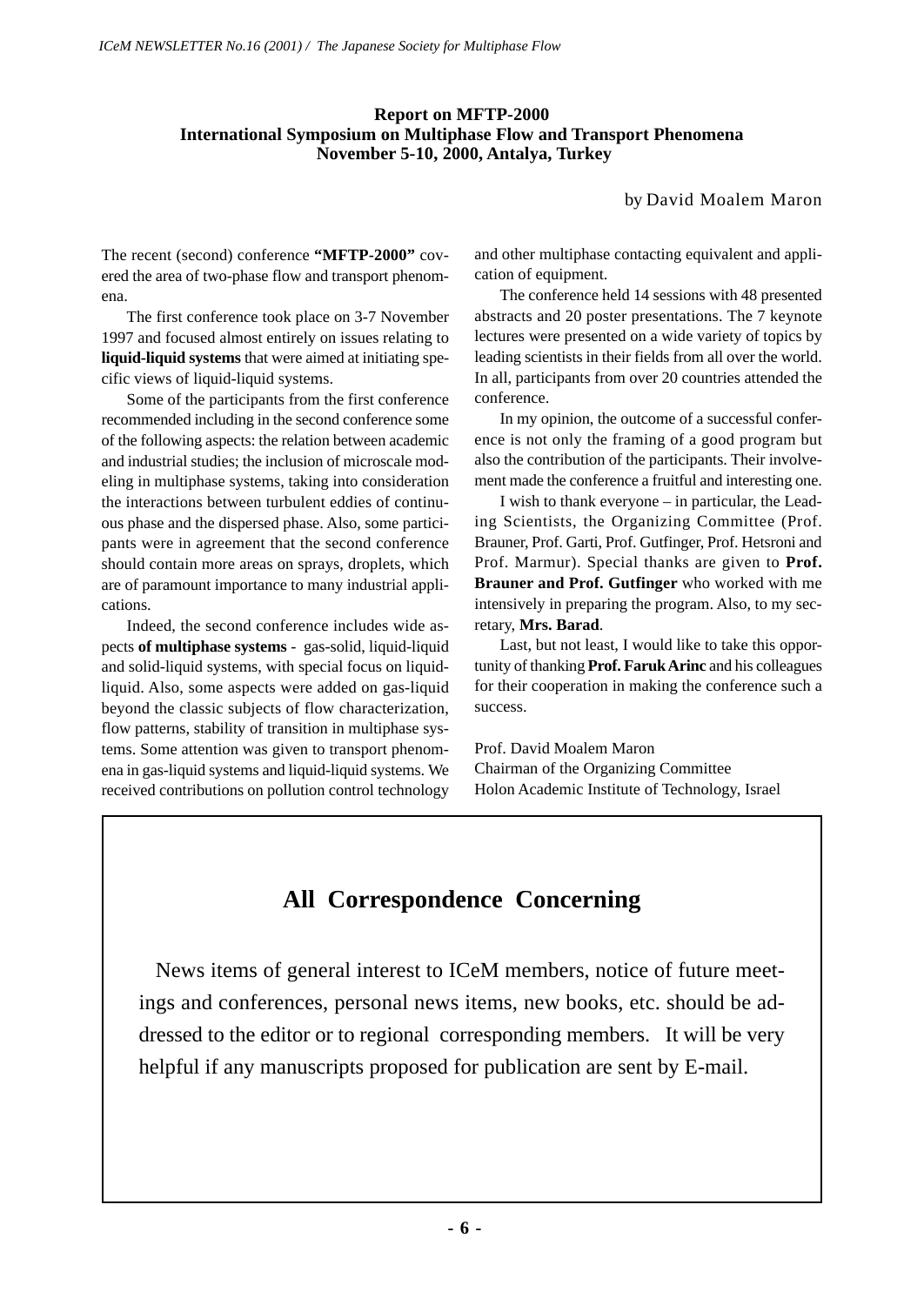## **Report on the 4th EUROMECH Fluid Mechanics Conference November 19-23, 2000, Eindhoven University of Technology, The Netherlands**

by GertJan F. van Heijst

The 4th EUROMECH Fluid Mechanics Conference (EFMC-4) was held at Eindhoven University of Technology, 19-23 November 2000. This meeting brought together more than 300 fluid dynamics experts from 31 different countries – mostly European, but also from outside Europe (USA, Asia, Australia).

At the opening of EFMC-4 a few memorial addresses in honour of the former EUROMECH Presidents Prof. George K. Batchelor and Prof. David G. Crighton were presented by Prof. Hans Fernholz (President of EUROMECH) and Profs Keith Moffatt and Tim Pedley.

A total of eleven Invited Lectures were given in plenary sessions, and more than 200 contributed lectures were delivered in six parallel sessions. Topics according to which these sessions were arranged were:

- Turbulence
- Boundary layers
- Stability
- Waves
- Bubbles, drops and particles
- Multiphase flows
- Rotating flows and vortex dynamics
- Buoyancy-driven flows
- Simulation & numerical methods
- Mixing & dispersion.
- Besides, the programme included three Mini-Symposia on
- Non-Newtonian fluid mechanics
- Biological fluid mechanics
- Environmental fluid mechanics,

each of which was organised in the form of a number

of parallel sessions.

In addition, more than 100 posters were presented during the poster exhibition.

The aim of the EFMC – to provide a platform for discussion and exchange of expertise and experience between fluid dynamicists – has been reached convincingly. Generally, the quality of the oral poster presentations was high, probably also due to the strict selection of the papers submitted for presentation.

More than 96 participants (> 35%) were younger than 33 years (i.e. born in 1968 or later). These young scientists were in principle candidates for the two EUROMECH Prizes for the best Lecture and the best Poster: winners were Mr. Nicola Parolini (Politecnico di Milano, Italy) with his lecture on "First Hopf bifurcation in the singular driven cavity flow" and Mrs. Astrid Manders (Netherlands Institute for Sea Research) with her poster on "Spatial behaviour of inertial waves in a rectangular basin with a sloping boundary". The winners received an official Prize Certificate and an envelope containing 500 Euro.

In addition to providing a scientific setting, EFMC-4 also provided a relaxed social ambience, including a bus trip to Antwerp (B) and the conference dinner in Oud-Turnhout (B).

The follow-up meeting – EFMC-5 – will be held in Toulouse (Fr) in 2003.

GertJan F. van Heijst

Chairman Local Organising Committee EFMC-4 Dept. of Physics"Eindhoven University of Technology, Netherlands

## **To Members**

 ICeM welcomes research articles on multiphase flow or articles on personalities in the field for inclusion in the future Newsletters. It would be very helpful if the manuscripts are sent by E-mail.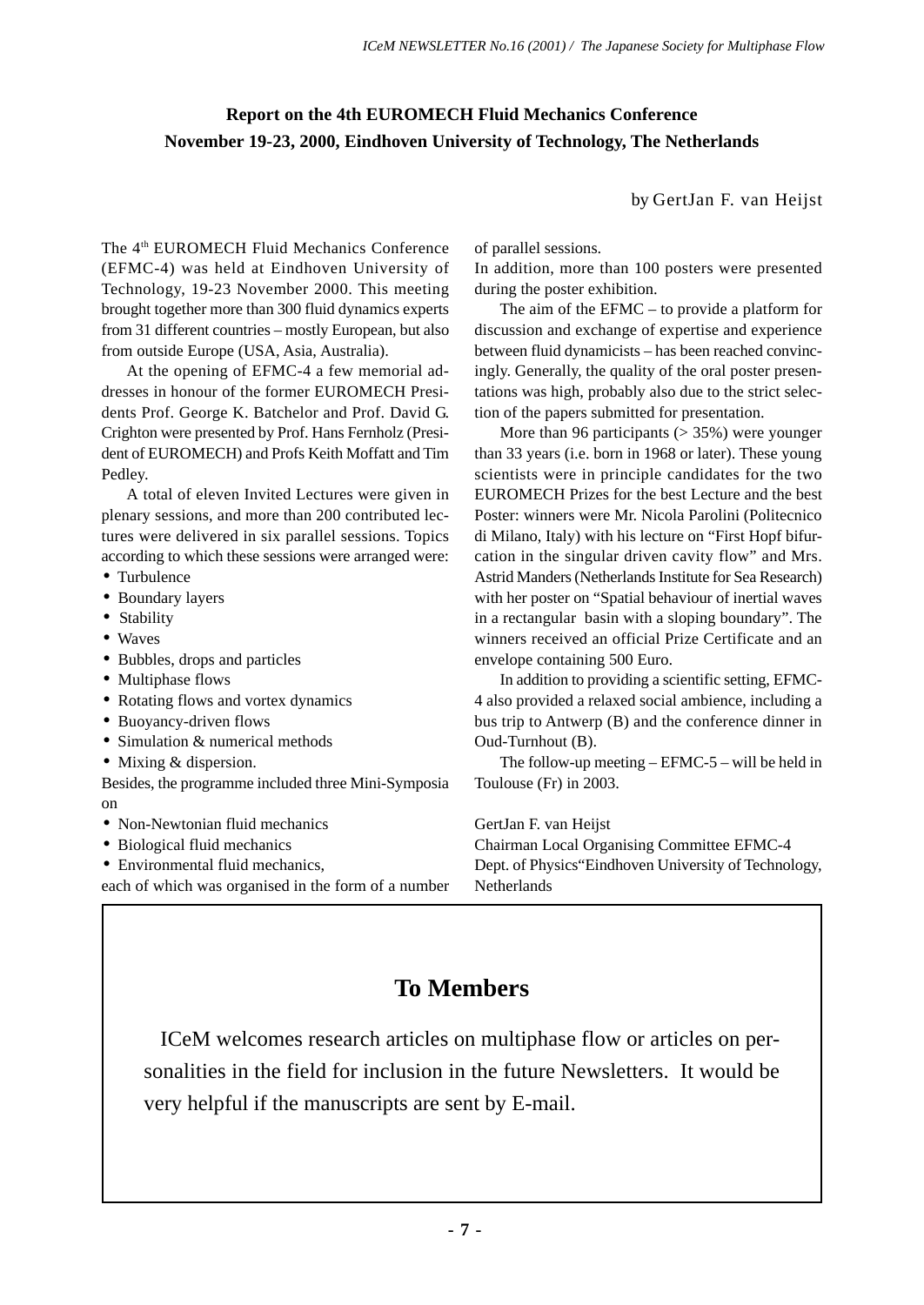## **Report on the First Asian Particle Technology Symposium (APT 2000) December 13-15, 2000, Bangkok, Thailand**

by T. Tanaka

The First Asian Particle Technology Symposium (APT2000) was held at the Mandarin Hotel in Bangkok, Thailand, December 13-15, 2000. This symposium was co-organized by Thai Powder Technology Center and the Society of Powder Technology, Japan, and was the first particle- technology-related symposium covers wide Asian countries. APT2000 is the first of a series of symposium on this subject to intend to fulfil the following objectives:

- 1. To exchange new ideas and initiate new developments in particle research among academic and industrial people in Asian area.
- 2. To strengthen the relations and promote cooperation among particle-technology research and academic communities in Asian region.
- 3. To complement the series of quadrennial World Congress on Particle Technology.

The symposium had 297 participants from 20 countries. Most participants from foreign countries were Japan (134), Korea (48), India (18), Australia (9), Taiwan (8), P. R. China (7) and Vietnam (7). A total of 2 plenary lectures, 21 invited lectures and 171 oral presentations were presented. The preliminary program was composed of more than 231 oral presentations, so unusually many presentations were canceled.

The symposium was opened by the plenary lecture:

"The current situation of particle technology in Thailand",

W. Tanthapanichakoon,

Culalongkorn University, Thailand

Prof. Tanthapanichakoon, the co-chairman and the host of the symposium, offered an overview of the current situation of particle technology in Thailand, and activities of Thai Powder Technology Center (TPTC) in Culalongkorn University. The invited lectures and general presentations were organized in the following 19 technical sessions and 3 invited seminars.

### **[Particle Science and Engineering]**

- · Particle characterization (10 & 1 invited)
- · Particle & powder mechanics (5)
- · Bulk processing and bulk handling (5)
- · Particle modification and design (7 & 1 invited)
- · New frontier (9)
- · Particle formation (26 & 1 invited)
- · Fluid/particle separation (18 & 1 invited)
- · Particulate materials science (14 & 1 invited)
- · Aerosol technology (9 papers)
- · Multiphase flow, fluidization & conveying (16 & 1 invited)
- · Modeling and simulation (22 & 1 invited)

#### **[Particle Technology Applications]**

- · Mineral processing & powder metallurgy (25 & 1 invited)
- · Catalysis (4 papers)
- · Ceramics (12 & 1 invited)
- · Waste management (11 & 1 invited)
- · Environment & Health (6 & 1 invited)
- · Combustion & Energy (11 & 1 invited)
- · Food & bio-technology (3)
- · Pharmaceutical (18)

### **[Seminar]**

- · Pharmaceutical excipients (2 invited)
- · Ceramics (3 invited)
- · Particle formation (3 invited)

The numbers in parentheses express the numbers of oral presentations and invited lectures in the preliminary program. It was impressed that the sessions covered very wide range of particle- technology-related subjects. Concerning the field of granular and fluidparticle flows, many studies using Lagrangian type numerical simulations, especially DEM simulations, were presented.

It was decided to hold the APT symposium every two years. But the second one will be held in Malaysia in 2003 instead of 2002 to avoid collision with the World Congress on Particle Technology.

Detailed information on APT2000 is still available on the following web site:

http://www.apt2000.org/

Dr. Toshitsugu Tanaka Department of Mechanical Engineering Osaka University tanaka@mech.eng.osaka-u.ac.jp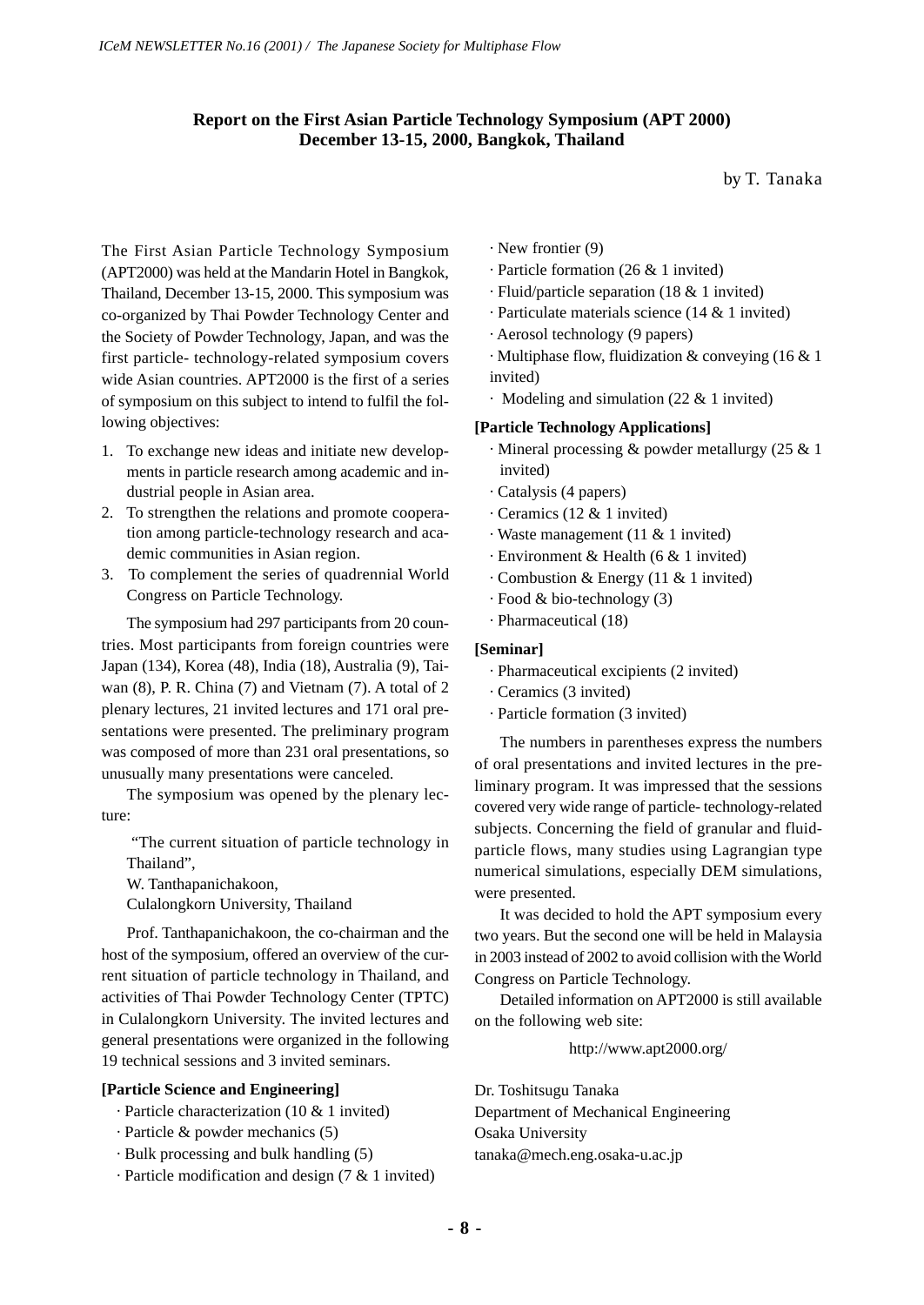#### **Report on the International Symposium on Chemical Engineering February 8-10, 2001, Cheju Island, Korea.**

by Yong Kang

This international symposium on Chemical engineering was held to provide a forum to promote the exchange of technical, strategical and scientific information in the government as well as academic and industrial sectors in the fields of Chemical, Environmental and Energy Engineering. In this symposium, seventy eight papers were presented covering wide range of multiphase flow or contacting systems from the fundamental aspects to the practical applications; seven papers were dealing with catalytic reaction and multiphase flow reactors, ten papers were energy and environmental engineering, twenty six papers were fluidized bed and bubble column reactors or contacting flow systems, nine papers were fuel cell and energy systems, ten papers were hydrodynamics and filter systems of multiphase, ten papers were materials and its related processes and six papers were separation of multiphase and its related processes.

Almost 250 researchers, professors and government peoples from 5 countries (Japan, Russia, China, USA and Korea) attended the symposium and discussed on the update advanced topics related to the Chemical Engineering field. Moreover, the special lectures on the government strategies as well as processes and technologies for solid waste treatment and its utilization recovery were provided in this symposium by means of parallel sessions with the oral presentations.

This symposium was jointly organized by the Korean Institute of Chemical Engineering and Korea University. The presented papers selected from the proceeding of this symposium will be published in the Korean Journal of Chemical Engineering after peer review.

Prof. Yong Kang Department of Chemical Engineering Chungnam National University, Korea E-mail: kangyong@hanbat.cnu.ac.kr Fax: +82-42-822-8995

#### **POST CONFERENCE REPORT BETECH 2001 14th International Conference on Boundary Element Technology March 12 - 14, 2001, Orlando, Florida, USA**

by Karen Neal

BETECH 2001 was the 14th International Conference in the series on Boundary Element Technology; taking place from 12 - 14 March 2001 at the University of Central Florida (UCF), USA. The meeting was coorganised by this Institution and the Wessex Institute of Technology (WIT), UK, and sponsored by the International Journal of Engineering Analysis with Boundary Elements (EABE), the International Society of Boundary Element Methods (ISBE) and the Wessex Institute Foundation.

The BETECH conference series provides an established platform for the exchange of ideas between Boundary element researchers, research code developers and Industrial users to discuss novel advances in the Boundary Element Method (BEM).

#### **CONFERENCE OPENING**

Professor Brebbia opened the meeting, welcoming the delegates to BETECH 2001. He pointed out that the conference had been arranged this year in the USA

to provide a forum for those colleagues who could not participate in the 23rd International Conference on Boundary Element Methods, which is being held in Greece later this year.

He went onto speak about the vitality of BEM research, how BETECH 2001 attracted a number of wellknown researchers as well as younger participants, and through this unique combination how BEM research continued to prosper.

He said: "BEM has now come of age as the technique is well established and highly respected by the computational mechanics community. This development is in great part due to the pioneering efforts of the BEM Conference Series first started in 1978 and the BETECH Seminars, which commenced in 1985. The career of Alain Kassab himself demonstrates, in my opinion, the vitality of BEM research. I first met Alain when he joined the Faculty of UCF as a Junior Professor, he is now not only a Full Professor, but also a world recognised authority in BEM."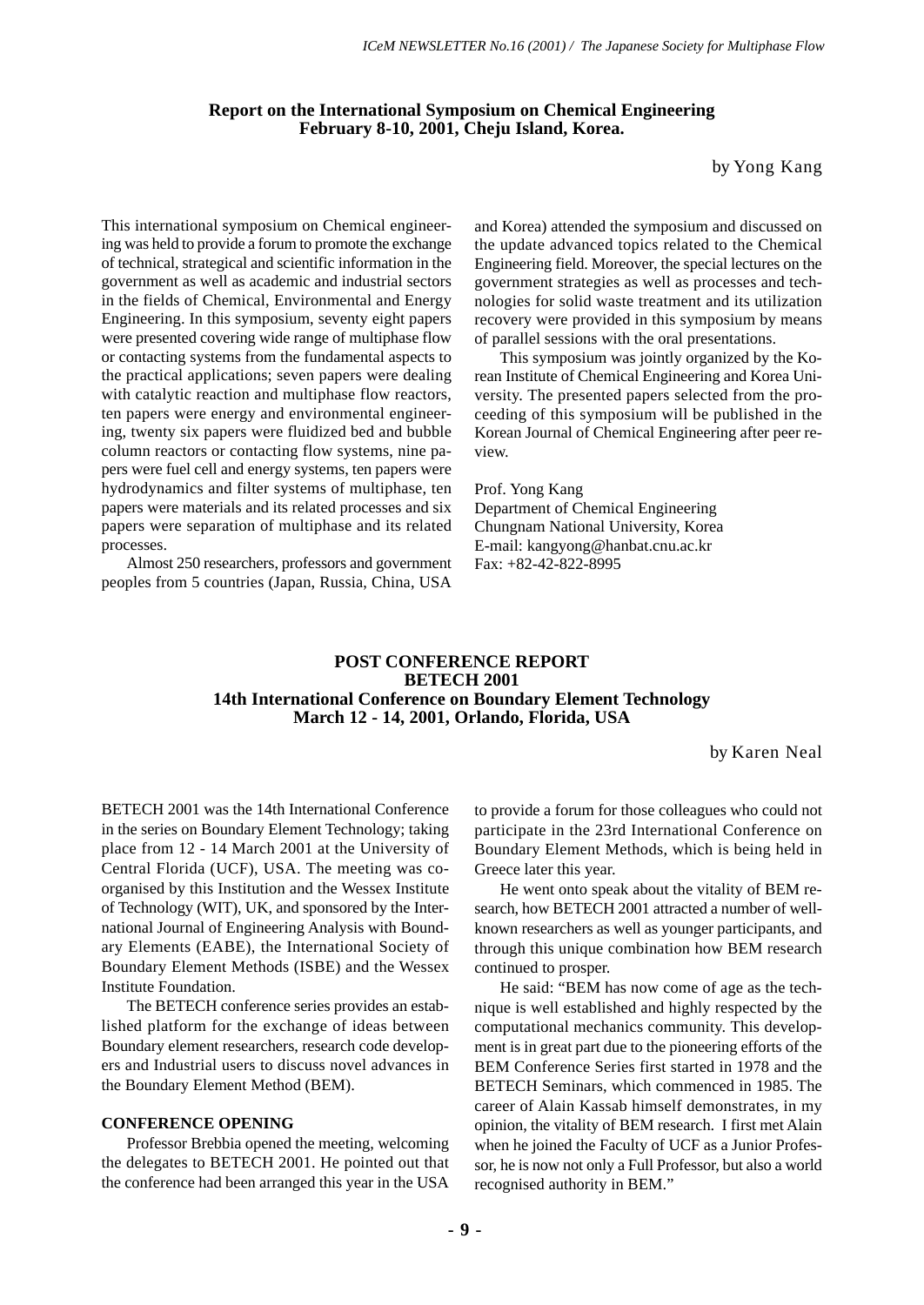Professor Brebbia stressed that there were many pioneers and BEM scientists at the BETECH meeting but he was only able to mention the achievements of a few in the time available. In particular he highlighted the work of those giving keynote addresses saying: "First and foremost, our friend and colleague Alex Cheng to whom I will refer in more detail when introducing his lecture. The diversity and originality of his output makes him one of the foremost BEM researchers in the world.

The other keynote speaker, Derek Ingham, who has contributed so much to our better understanding of how to apply BEM to fluid dynamics and general field problems. Richard Bialecki from the University of Gliwice, the third keynote speaker. He is now visiting UCF and has in the past visited many other institutions, including WIT when he started his original work on heat transfer, particularly in radiation problems. Henry Power himself, co-organiser of this meeting and, until recently, a WIT staff member, where he worked for nearly 10 years. He has now been appointed to a Professorial chair in the well known University of Nottingham. This is well-deserved recognition of his work on fluid dynamics using BEM."

Following this Professor Brebbia said, "I would also like to mention another occasion for rejoicing. This conference sees the launching of a long expected book by our friend and colleague, Giora Rosenhouse of the Technion. The topic of the book is "Active Noise Control" and although not essentially a BEM book, it is an important contribution, which can open new areas of research for our community. Acoustics is one of the most interesting and successful areas of application for BEM. Giora's book follows the recent launching in Cambridge (BEM 22) of two other volumes written by Tim Wu and Otto von Estorf, both on BEM for Acoustics.

The above mentioned activities are only a few of many, which demonstrate the importance of these conferences as a focus for the exchange of ideas and the promotion of new initiatives. All these books, as well as many projects and other activities have originated through personal contacts, which took place at the BEM meetings.

A time may come when meetings on BEM may not be needed, in the same way, as there is little need of general FEM conferences nowadays. I think that this will be a very welcome development as having no need of more battles, will mean that we have won the war!!"

Professor Brebbia then proceeded to introduce Alex Cheng, the main keynote speaker at the meeting. He recalled, "I became aware of Alex's work through his implementation of the application of statistical methods using boundary integral equations." This was a topic that they discussed when meeting for the first time at a conference in Vermont in 1984. "Since then" he said, "we have continued to be in constant contact, collaborating through a series of initiatives, including the organisation of several major international conference, book series projects; working together as Co-Editors of EABE and in many other ways."

Professor Brebbia continued, praising the high quality work Alex produced and his considerable output in terms of papers in learned Journals, chapters in books, editor of different state of the art volumes and more recently, author of a well received monograph.

Following the keynote address from Professor Cheng on a topic, which he has carried out much pioneering work. Professor Brebbia thanked Professor Cheng for his clear exposition and his support of BEM. He then proceeded to present the "Eminent Scientist Award" medal to Alex Cheng for his contribution to the development of the method. The medal is only awarded to scientists of the highest reputation and integrity.

#### **KEYNOTE ADDRESS**

#### *1. DAY ONE*

Boundary Element Methods in Poroelasticity *A H D Cheng*, University of Delaware, USA

#### *2. DAY TWO*

The Effect of Surface Tension and Surface Friction on the Free Surface Flow in a Two-dimensional Channel

*D B Ingham*, University of Leeds, UK

#### *3. DAY THREE*

Interaction of Radiation with other Heat Transfer Modes

*R A Bialecki*, University of Gliwice, Poland

#### **PAPERS**

There were papers presented from 18 different countries, with the USA submitting the greatest number. Practically all of these have been published in the Conference Book. The topics comprised:

- Acoustics
- Dual Reciprocity Methods
- Numerical Techniques
- Electrical Problems
- Industrial Applications
- Fluid Mechanics
- Fluid Structure Interaction
- Soil Structure Interaction
- Heat Transfer
- Potential Problems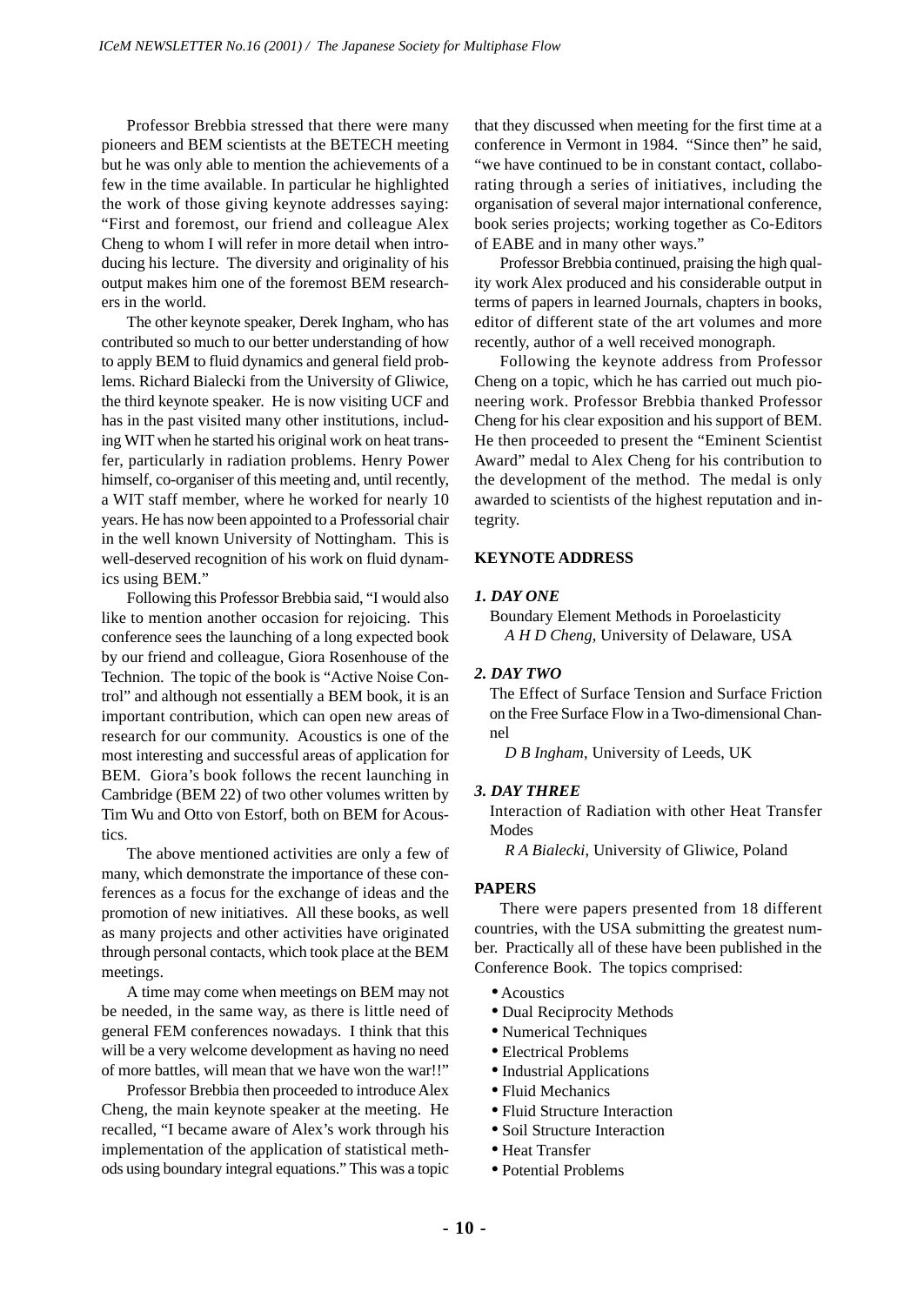#### **INVITED SPEAKERS**

- 1. Hybrid Boundary Element Formulation in Acoustics
	- *L Gaul & M Wagner*
- 2. BEM Analysis of Sound Wave Propagation in Ducts with Obstacles, Cross-section Variations and Bypass Elements
	- *G Rosenhouse & O Findling*
- 3. Domain Integral Reduction in BEM: The Foundations
- *D W Nicholson, A J Kassab & I Ionescu* 4. Issues and Needs for Health Monitoring of Naval Structures

*V G DeGiorgi*

- 5. DRBEM Solution of Temperatures and Velocities in DC Cast Aluminium Slabs *B Sarler & J Perko*
- 6. Approximation of Functions and their Derivatives by Radial Basis Functions

*C S Chen*

- 7. Integral Equation Solution of Heat Extraction from a Fracture in Hot Dry Rock
- *A H D Cheng, A Ghassemi & E Detournay* 8. TFFB Coupling BEM/FVM Algorithm for Muliti
	- dimensional Conjugate Heat Transfer *E Divo, E Steinthorsson & A J Kassab*
- 9. Adaptive Refinement Scheme for the last-squares Fundamental Solution Method for Potential Problems

*I Saavedra & H Power*

#### **MEETINGS**

*1. International Society of Boundary Elements (ISBE)*

The members of the International Society of Boundary Elements (ISBE) met to discuss the new developments in the Society's Journal, Boundary Element Communications (BEC). The Journal will start publishing a section on Boundary Element Fundamentals called a Primer to help the training of new engineers. It will also increase the number of short papers as well as research and industrial notes.

#### *2. Fellows of the Wessex Institute of Technology*

New Fellows received their Diplomas during the Conference, including, S.P. Zhu from Woologong University in Australia; Lothar Gaul from University of Stuttgart; Dick Dippery from Kettering University in the USA; Giaro Rosenhouse from Technion in Israel; Alex Cheng from University of Delaware; Virginia Di Giorgi from Naval Research Laboratory in the USA; and Oke Ohuejekwe from the University of Durban in South Africa. The award confers special privileges to members when visiting the

Wessex Institute of Technology and in many other activities related to the Institute.

#### *3. International Advisory Committee*

During a special meeting of the International Advisory Committee, the objectives and topics of the conference were discussed. It was decided to hold the next conference in Detroit, with the venue and dates to be decided shortly. Dr Cha of Philips and Dr Dippery of Kettering University, are both from that area and will actively collaborate to organise the meeting with the participation of local industry.

#### *4. Advances in Boundary Elements Book Series*

The Editorial Board of the Book Series, Advances in Boundary Elements, met to discuss how its publication is progressing. Several new volumes were suggested with topics of interest to the Community. The conclusions of the meeting will be circulated to WIT Press.

#### **INFORMAL CONFERENCE ACTIVITIES**

In addition to a reception during the first day, many of the delegates had ample occasion to meet informally. One such occasion was during the conference banquet held at a restaurant in Orlando, renowned for its excellent cuisine and cellar.

The conference was as always very successful, with the delegates having opportunity for numerous discussions in a friendly atmosphere.

## **CONFERENCE PROCEEDINGS**

The Proceedings of the conference entitled "Boundary Element Technology XIV" (408 pages) are available from WIT Press (ISBN: 1-85312-861-9 £149 / US \$231). They are published in hard cover book form and are available to delegates at the time of registration. In addition the Proceedings are widely distributed after the conference through the international book trade. For further details please contact

Helen Arnold, WIT Press Marketing Co-ordinator. Email: marketing@witpress.com or visit their website at www.witpress.com.

The full report, including pictures and web links to the Proceedings, is available at:

http://www.wessex.ac.uk/conferences/2001/betech01/

Karen Neal, WIT Marketing

Email: kneal@wessex.ac.uk

Wessex Institute of Technology (WIT),

Tel: +44 (0) 238 029 3223 Fax: +44 (0) 238 029 2853

Please visit the WIT website at:

http://www.wessex.ac.uk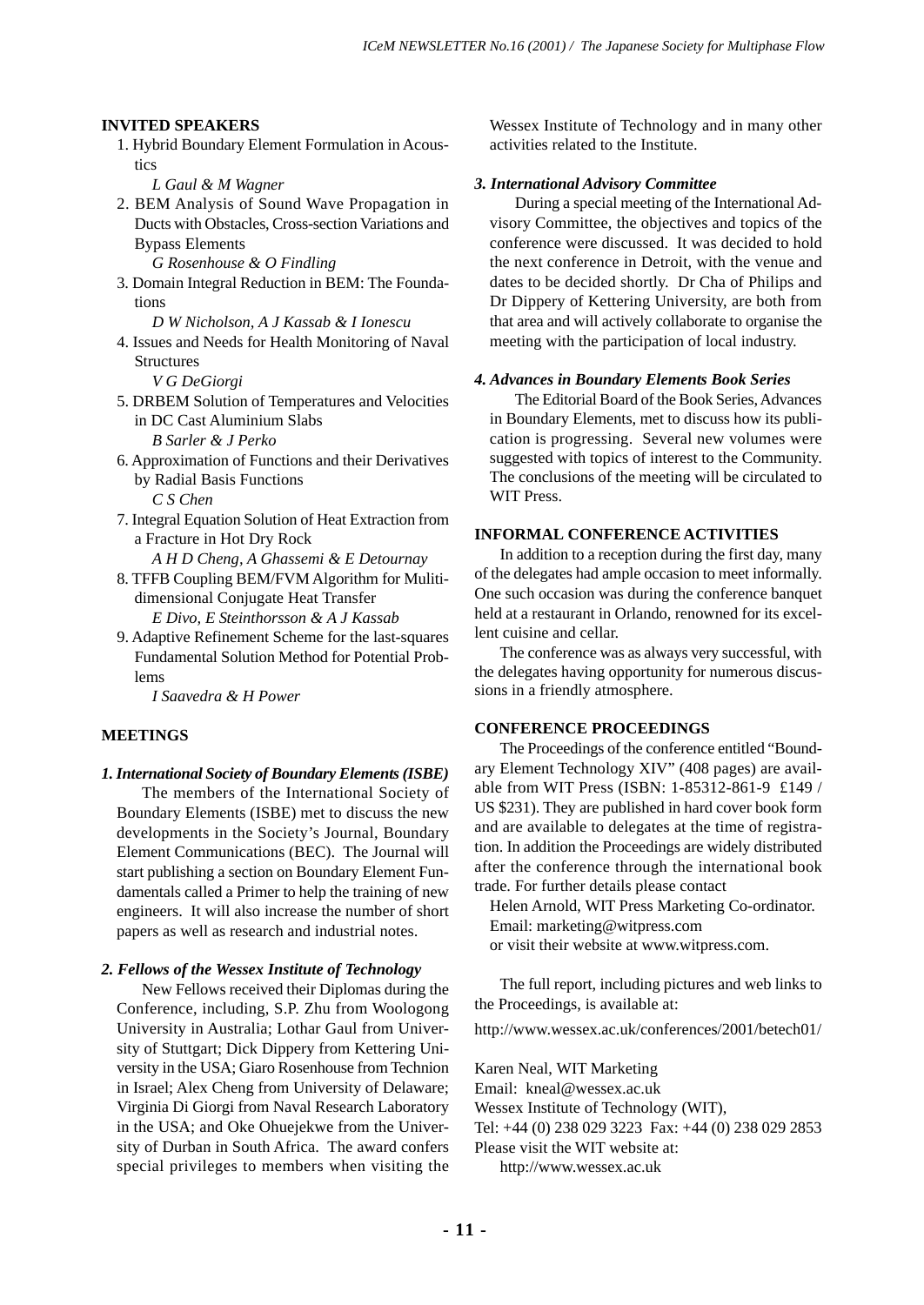## **Future Meetings**

Following list includes Conference Name, Place, Date and Contact.

## **4th International Symposium on Mixing in Industrial Processes**

Toulouse, France, May14-16, 2001 E-mail:progep-ismip4@ensigct.fr http://www.univ-inpt.fr/~ISMIP4

#### **2nd ICHMT International Symposium on Advances in Computational Heat Transfer**

Palm Cove, Queensland, Australia, May 20-25, 2001. Professor Graham de Vahl Davis The University of New South Wales Fax: (+61 2) 9663 1222 Email: g.devahldavis@unsw.edu.au http:www.cht01.mech.unsw.edu.au

### **The 10th International Conference on Fluidization: Fluidization for Sustainable Development**

Bijing, China, May 20-25, 2001 Prof. Mooson Kwauk Fax: +86-10-6255-8065 E-mail: moodon@lcc.icm.ac.cn. http://www.engfnd.org/engfnd/1aa.html

### **International Parallel CFD2001 Conference**

Egmond aan Zee, The Netherlands, May 21-23, 2001 Prof. Dineke Heersma Delft University of Technology Fax: +31-15-278-2440 E-mail: mailto:d.heersma@wbmt.tudelft.nl http://www.parcfd.org/2001conf/index.html

### **ICMF 2001-New Orleans 4th International Conference on Multiphase Flow**

New Orleans, Louisiana, USA, May 27-June 1, 2001 Prof. E. Michaelides School of Engineering, Tulane University New Orleans LA 70118, USA Fax: +1-504-862-8747 E-mail: emichael@mailhost.tcs.tulane.edu http://alpha2.eng.lsu.edu/icmf2001/

**The 6th Asian Symp. on Visualization (ASV-6)** Masan and Changwon, Korea, May 28-31, 2001 http://pivptv.kmaritime.ac.kr/ASV6/

## **2001 Fluids Engineering Division Summer Meeting**

New Orleans, Louisiana, USA, May29 - June 1, 2001 Dr. G. Raman Nyma Inc., NASA Lewis Fax: 216-977-1269 E-mail: ganesh.raman@lerc.nasa.gov http://www.asme.org/conf/fed01/cfp.htm

**4th Int. Topical Mtg. on Neutron Radiography** State College, Pennsylvania USA, June 3-6, 2001 http://www.me.psu.edu/itmnr-4/

## **Tenth International Conference on Computational Methods and Experimental Measurements 2001**

Alicante, Spain, June  $4 - 6$ , 2001. http://www.wessex.ac.uk/conferences/2001/ CMEM01/

## **35th National Heat Transfer Conference**

Anaheim California, USA, June 10-12, 2001 Dr. C. B. Panchal Energy Concept Co. Fax: 973-882-1717 E-mail: torresm@asme.org http://www.asme.org/conf/ht01

## **Radiation-2001, Third International**

**Symposium on Radiative Transfer** Antalya, TURKEY, June 10-15, 2001 (Abstract due: December 15, 2000) Prof. Faruk Arinc Middle East Technical University Fax: +90 312 210 1331 http://ichmt.me.metu.edu.tr/upcoming-meetings/ Rad-01/announce.html

## **Third International Conference on Compact Heat Exchangers and Enhancement Technology for the Process Industries**

Davos, Switzerland, June 10-15, 2001. http://www.engfnd.org

## **International Conference on Energy Conversion and Application ( ICECA' 2001 )**

Wuhan, P. R. China, June 17-20, 2001 Prof. Wei Liu Department of Power Engineering Huazhong University of Science and Technology Fax: (86) 27-8754-0724 E-mail: weiliu@public.wh.hb.cn http://www.hust.edu.cn/new/english/ ICECA2001.htm

## **39th European Two-Phase Flow Group Meeting**

Aveiro, Portugal, June 17-20, 2001 Prof. A.C. M. Sousa and Prof. J.J.A.Grácio University of Aveiro E-mail: 39etpfgm@mec.ua.pt

### **ANS Annual Mtg**

Milwaukee, June 17-21, 2001 http://www.ans.org/meetings/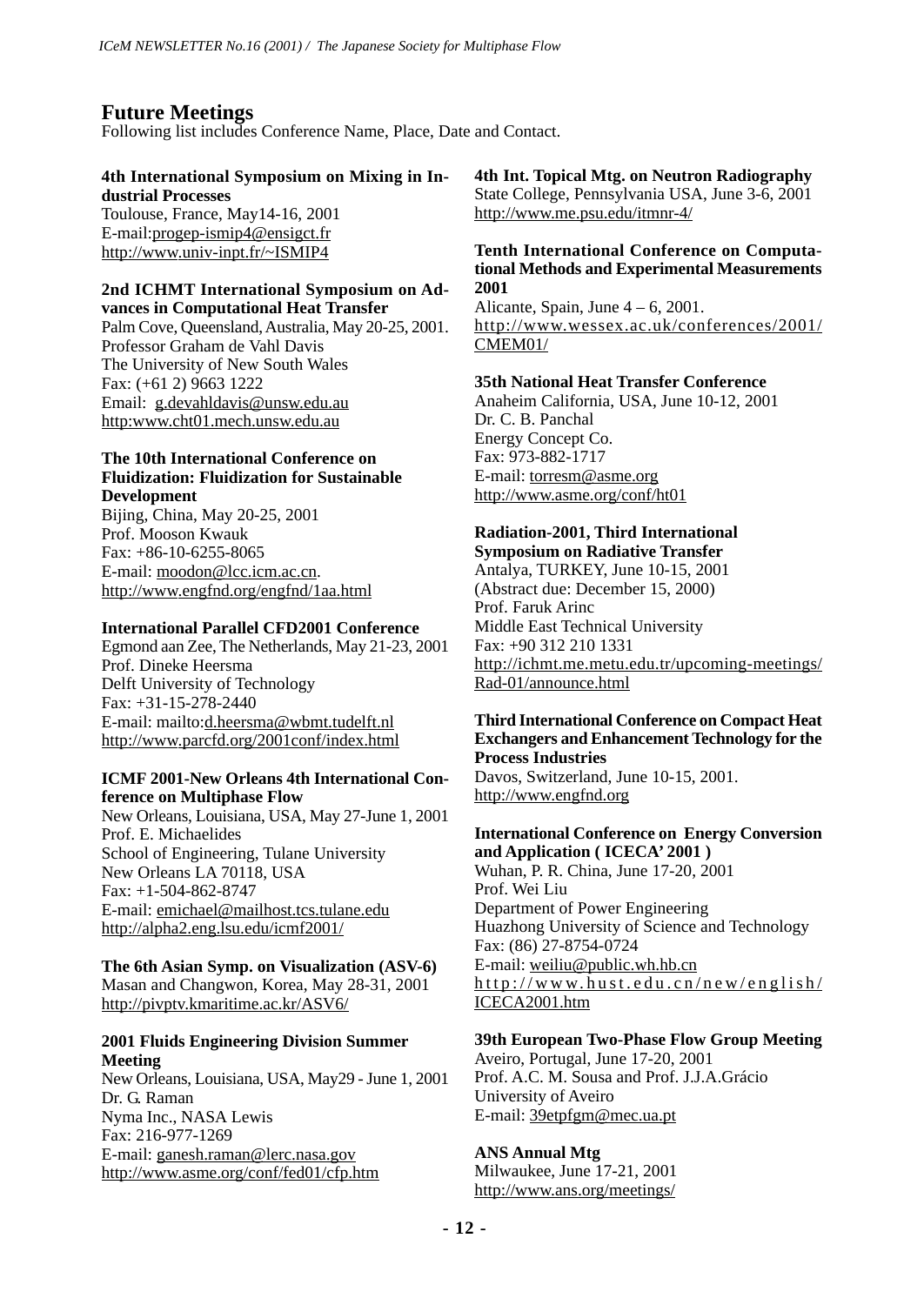#### **8th International Symposium on Temperature and Thermal Measurements in Industry and Science ( Tempmeko 2001 )** Berlin, GERMANY , 19 – 21 June 2001

Fax: +49-2116214-161 E-mail: tempmeko@vdi.de http://www.vdi.de/gma/tempmeko2001.htm

## **CAV 2001 Fourth International Symposium on Cavitation**

Pasedena, California, USA, June 20-23, 2001 Prof. R. E. A. Arndt University of Minnesota E-mail: arndt001@tc.umn.edu Fax: 612 627-4609 C. E. Brennen California Institute of Technology E-mail:brennen@caltech.edu Fax: 626 568-2719 S. L. Ceccio University of Michigan E-mail: ceccio@umich.edu Fax: 734 647-3170

## **Chemical Reactor Engineering 2000: Novel Reactor Engineering for the New Millennium**

Barga, ITALY, June 24-29, 2001 Prof. Franco Berruti University of Saskatchewan Fax: +1-306-966-5205 E-mail: F. Berruti@engr.usask.ca

## **Second International Symposium on**

**Turbulence and Shear Flow Phenomena** Stockfolm, SWEDEN, June 27-29, 2001 Prof. M. A. Leschziner (QMW,U. London) and Prof. N. Kasagi (Univ. Tokyo) http://www.mech.kth.se/tsfp2

## **Third International Conference on Compact Heat Exchangers and Enhancement Technology for the Process Industries**

Davos, Switzrland, July 1-6, 2001 Dr. Ramesh K. Shan Harrison Thermal Systems Fax: 716-439-3186 E-mail: rkshah@attglobal.net.

#### **Third International Symposium on Computational Technologies for Fluid/Thermal/Chemical Systems with Industrial Applications in conjunction with the ASME PVP Division Conference**

Atlanta, Georgia, USA, July 22-26, 2001 Dr. Vladimir Kudriavtsev CFD Canada Fax  $: +1-416-441-0803$ E-mail: vkudr@sympatico.ca Dr. Satoyuki Kawano Tohoku University

Fax : +81-22-217-6979 E-mail: kawano@ad.mech.tohoku.ac.jp Dr. Chris R. Kleijn Delft University of Technology Fax : +31-15-278-2838 E-mail: crkleijn@klft.tn.tudelft.nl http://www.asme.org/divisions/pvp/index1.htm/ pvp\_home.hmtl.

## **The Annual Summer Meeting of KIChE, 2001**

Kumho Resort, Chungmu, Korea, July 25-27, 2001 http://www.kiche.or.kr

#### **EPMESC'VIII (EPMESC: Enhancement and Promotion of Computing Methods for Engineering and Science)** Shanghai, China, July 25-28, 2001 http://www2.sjtu.edu.cn/epmesc

**36th Intersociety Energy Conversion Engineering Conference "Energy Technologies Beyond Traditional Boundaries"** July 29 - August 2, 2001 William D. Turner, Ph.D., P.E. Energy Systems Lab Fax : 979/862-8687 E-mail: wdt5451@esl.tamu.edu http://www.asme.org/conf/iecec01/cfp.htm

#### **The 3rd Int. Symposium on Meas. Tech. For Multiphase Flows** Fukui, Japan, August 1-3, 2001

http://mech.fukui-u.ac.jp/ismtmf

### **Particle Imaging Velocimetry (PIV) Challenge2001**

Göttingen, Germany, September 14 - 15, 2001 Dr. Koji OKAMOTO Nuclear Engineering Research Laboratory, University of Tokyo E-mail: okamoto@tokai.t.u-tokyo.ac.jp

## **4th International Symposium on PARTICLE IMAGE VELOCIMETRY**

Göttingen, Germany, September 17 - 19, 2001 Dr. Jürgen Kompenhans DLR Fax+ 49 551 709 2830 http://www.sm.go.dlr.de/piv01

### **5th International Conference on GAS-LIQUID and GAS-LIQUID-SOLID Reactor Engineering** Melbourne, September 23-27, 2001

(As part of the 6th World Congress of Chemical Engineering) http://www.eng.newcastle.edu.au/cg/GLS5/ index.htm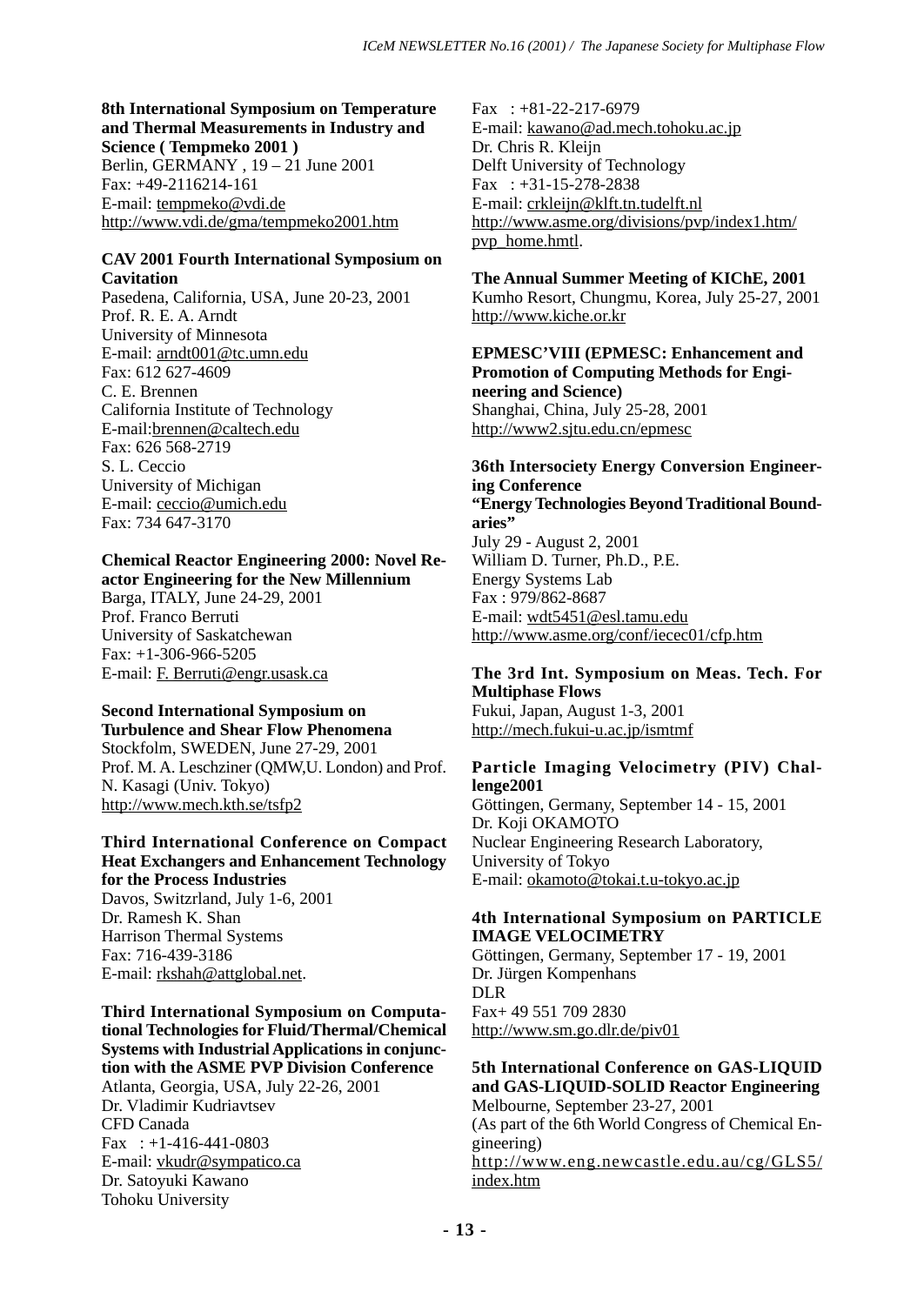## **6th World Congress of Chemical Engineering**

Melbourne Australia, September 23-27, 2001 E-mail: chemeng@meetingplanners.com.au http://www.chemengcongress.com

#### **5th World Conference on Experimental Heat Transfer, Fluid Mechanics and Thermodynamics**

Thessaloniki, GREECE, September 24-28, 2001 Dr. G.P. Celata ENEA Casaccia Fax: + 39 06 3048 3026 E-mail: celata@casaccia.enea.it Dr. P. Di Marco University of Pisa Fax: +39 050 569 666 E-mail: p.dimarco@ing.unipi.it http://docenti.ing.unipi.it/exhft5/

#### **VIM-01, International Symposium on Visualization and Imaging in Transport Phenomena**

Antalya, TURKEY, October 14-19, 2001 Prof. S. Sideman Technion Fax: +972 4 822 4131 E-mail: sam@biomed.technion.ac.il http://ichmt.me.metu.edu.tr/upcoming-meetings/ Vim-01/announce.html

#### **2nd International Conference on Computational Heat and Mass Transfer**

Rio de Janeiro, BRAZIL, October 22-26, 2001 Prof. R. Cotta Fax: +55 21 290 6626 E-mail: cotta@serv.com.ufrj.br http://www.lttc.com.ufrj.br/ICHMT/

### **ANS 2001 Winter Meeting**

Reno, USA, Nov 11-15, 2001 E-mail: topical@ncsd.ans.org Fax: (240)248-2588 http://www.ans.org/meetings/

#### **International Mechanical Engineering Congress and Exposition**

New York, USA, November 11-16 2001 http://www.asme.org/conf/congress01/index.htm

## **The 14th Symposium on Chemical Engineering (Taejon/Chungnam-Kyushu)**

Chungnam National University, Daeduk Science Town Taejon, Korea, November 30 - December 2, 2001 Prof. Yong Kang

Department of Chemical Engineering Chungnam National University Daeduk Science Town, Taejon 305-764 Korea. E-mail: kangyong@hanbat.cnu.ac.kr Fax: +82-42-822-8995

## **The 8th Int. Symposium on Flow Modeling and Turbulence Measurements (FMTM2001)**

Tokyo, JAPAN, December 4-6, 2001 Dr. N. Tanaka, CRIEPI Fax: +81 471 84 7142 E-mail: fmtm2001@dcc.co.jp http://fmtm2001.dcc.co.jp/

**16th National Heat and Mass Transfer Conf. and 5th ISHMT/ASME Heat and Mass Transfer Conf.** CALCUTTA, India, January 3-5, 2002 http://education.vsnl.com./announcement\_nhmtc/

## **1st Int. Conf. on Heat Transfer, Fluid Mechanics & Thermodynamics**

Skukuza Restcamp, Kruger National Park, South Afrika April 8-10, 2002

http://www.walthers.co.za/conference/hefat/

#### **The 7th International Conference on Circulating Fluidized Beds (CFB7)**

Niagara Falls, Canada May 5-8, 2002. http://publish.uwo.ca/~jzhu/cfb7

**Heat and Mass Transfer in Solid-Liquid Phase Change Processes – EUROTHERM Seminar 69** Bistra, Liubljana, SLOVENIA, June 26-28, 2002 http://termserv.casaccia.enea.it/eurotherm/ futureseminars.html

## **11th International Symposium on Applications of Laser Technique to Fluid Mechanics** Lisbon Portugal 8-11 July 2002 Abstract by 15 December 2001

http://in3.dem.ist.utl.pt/lisboa-laser/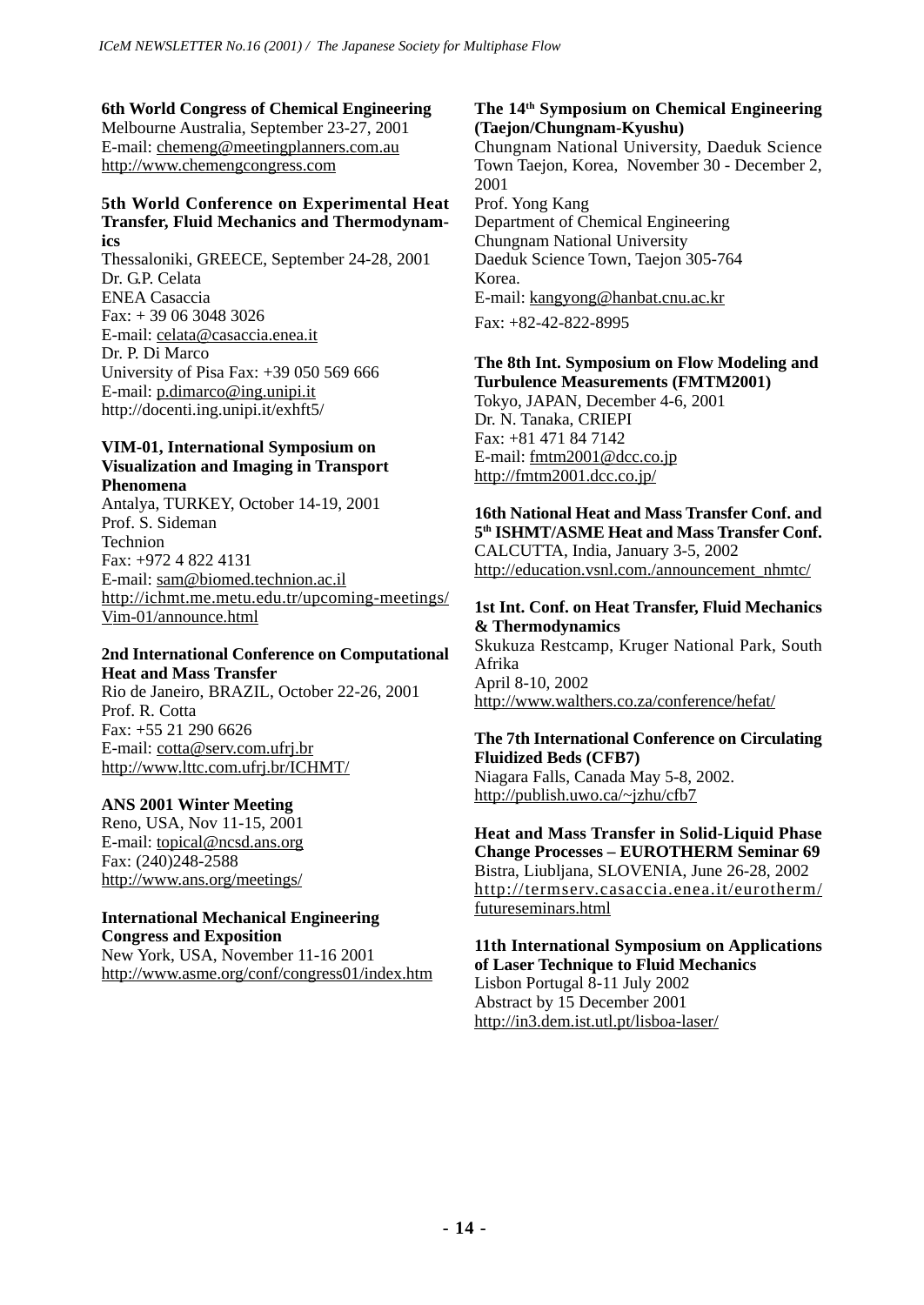## **Corresponding Members**

#### **CANADA**

**Prof. M.Kawaji** University of Toronto TEL: +1-416-978-3064, FAX: +1-416-978-8605 E-MAIL: kawaji@ecf.toronto.edu **Prof. S.B.Savage** McGill University TEL: +1-514-398-6864, FAX: +1-514-398-7361

#### **FRANCE**

**Prof. J.M.Delhaye** CEA/GRENOBLE TEL: +33-2--76-88-42-75, FAX: +33-2-76-88-31-96 TLX: 320 323, E-MAIL: DELHAYE@DTP.CEA.FR **Prof. G.Gouesbet** INSA de Rouen TEL: +33-2-35-52-83-91, FAX: +33-2-35-52-83-90

#### **F.R.G**.

**Dr. J.Domnick** Fraunhofer-Institut fuer TEL: +49-711-970-1762, FAX: +49-711-970-1004 E-MAIL: jhd@IPA.FhG.de **Prof. M. Sommerfeld** Martin-Luther-Universitat TEL: +49-3461-462879(or 2806), FAX: +49-3461-462878 E-MAIL: martin.sommerfeld@vt,uni-halle.de

#### **ITALY**

**Dr. G.P. Celata** Heat Transfer Unit Head TEL: +39 6 3048 3905, FAX: +39 6 3048 3026 E-MAIL: celata@casaccia.enea.it, TLX: 613296 ENEACAI

#### **ISRAEL**

**Prof. G.Hetsroni** Israel Institute of Technology FAX: +972-8-432-4538 E-MAIL: MERHGO1@TECHNION.BITNET

#### **JAPAN**

**Prof. T.Fukano** Kyushu University, Fukuoka 812-8581, Japan TEL: +81-92-641-9744 Ext.5440, FAX: +81-92-641-9744 E-MAIL: fukanot@mech.kyushu-u.ac.jp **Prof. M.Maeda** Keio University, Yokohama 223-0061, Japan TEL: +81-45-563-1141 Ext.3120, FAX: +81-45-563-5943 E-MAIL: maeda@mech.keio.ac.jp **Prof. T.Masuyama** Tokai University, Shimizu, 424-8610, Japan TEL: +81-543-34-0411 Ext.2278, FAX: +81-543-34-9840 E-MAIL: masuyama@scc.u-tokai.ac.jp **Prof. Y.Matsumoto** University of Tokyo, Tokyo 113-8656, Japan TEL: +81-3-3812-2111 Ext.6286, FAX: +81-3-3818-0385 E-MAIL: ymats@mech.t.u-tokyo.ac.jp **Prof. K.Ohba** Kansai University, Osaka 564-8680, Japan TEL: +81-6-6388-1121 Ext.5793, FAX: +81-6-330-63370 E-MAIL: ohbak@ipcku.kansai-u.ac.jp

#### **Prof. A.Serizawa**

Kyoto University, Kyoto 606-8501, Japan TEL: +81-75-753-5829, FAX: +81-75-753-5845 E-MAIL: serizawa@kuiae.kyoto-u.ac.jp

#### **KOREA**

**Dr. M.K.Chung** Korea Advanced Institute of Science and Technology Dept. of Mechanical Engineering TEL: +82-42-869-3002, FAX: +82-42-861-1694 **Prof. Yong Kang** Department of Chemical Engineering College of Engineering Chungnam National University

TEL: +82-42-821-5683,6600 FAX: +82-42-822-0098 E-MAIL: kangyong@hanbat.cnu.ac.kr

#### **NORWAY**

**Prof. K.H.Bendiksen** Institute for Energiteknikk TEL: +47-63-80-60-00 +47-63-80-62-01 (Direct Line) FAX: +47-63-81-11-68

#### **P.R.CHINA**

**Prof. H.Chen** The Ministry of Communications P.R.C Water Borne Transportation Institute TEL: +86-10-6-2018898, FAX: +86-10-6--2011659 **Prof. L.Zhou** Tsinghua University TEL: +86-10-6278-2231/5419 FAX: +86-10-6277-5569 TLX: 22617 QHTSC CN E-MAIL:zhoulx@mail.tsinghua.edu.cn

#### **RUSSIA**

**Prof. R.I.Nigmatulin** (Tyumen) Russian Academy of Sciences Siberian Branch, TEL,FAX: [7] 3452/ 24-36-48 (Moscow) Michurinskiy pr. 1, Institute of Mechanics Lomonosov University of Moscow, Moscow, GSP, V-192, 119899, Russia TEL,FAX: [7](0)95/939-30-88, FAX: [7](0)95/253-90-04 (Int. Line), TLX: 413311

#### **SLOVENIA**

**Prof. I.Zun** University of Ljubljana TEL,FAX: +386-61-1771-403 FAX: +386-61-1254-217 TLX: 32240 FAKSTR 51 E-MAIL: iztok.zun@fs.uni.lj.si

#### **THE NETHERLANDS**

**Prof. B. Scarlett** (tentative) Department of Chemical Process TEL: +31-15-783577, FAX: +31-15-784452

#### **U.K.**

**Prof. G.F.Hewitt** Imperial College of Science, Technology and Medicine TEL: +44-171-594-5562 or 5563 FAX: +44-171-594-5564 or 5604,

E-MAIL: g.hewitt@ic.ac.uk

#### **U.S.A. Prof. M.Ishii**

Purdue University TEL: +1-317-494-4587, FAX: +1-317-494-9570 **Prof. R.T.Lahey, Jr.** Rensselaer Polytechnic Institute TEL: +1-518-276-8579, FAX: +1-518-276-8788 E-MAIL: laheyr@rpi.edu **Prof. M.C.Roco** National Science Foundation TEL: +1-703-306-1371, FAX: +1-703-306-0319 E-MAIL: mroco@nsf.gov **Prof. Efstathios Michaelides** Leo S. Weil Professor and Associate Dean for Graduate Studies and Research School of Engineering TEL: +1-504-865-5764, FAX: +1-504-862-8747 E-MAIL: emichael@mailhost.tcs.tulane.edu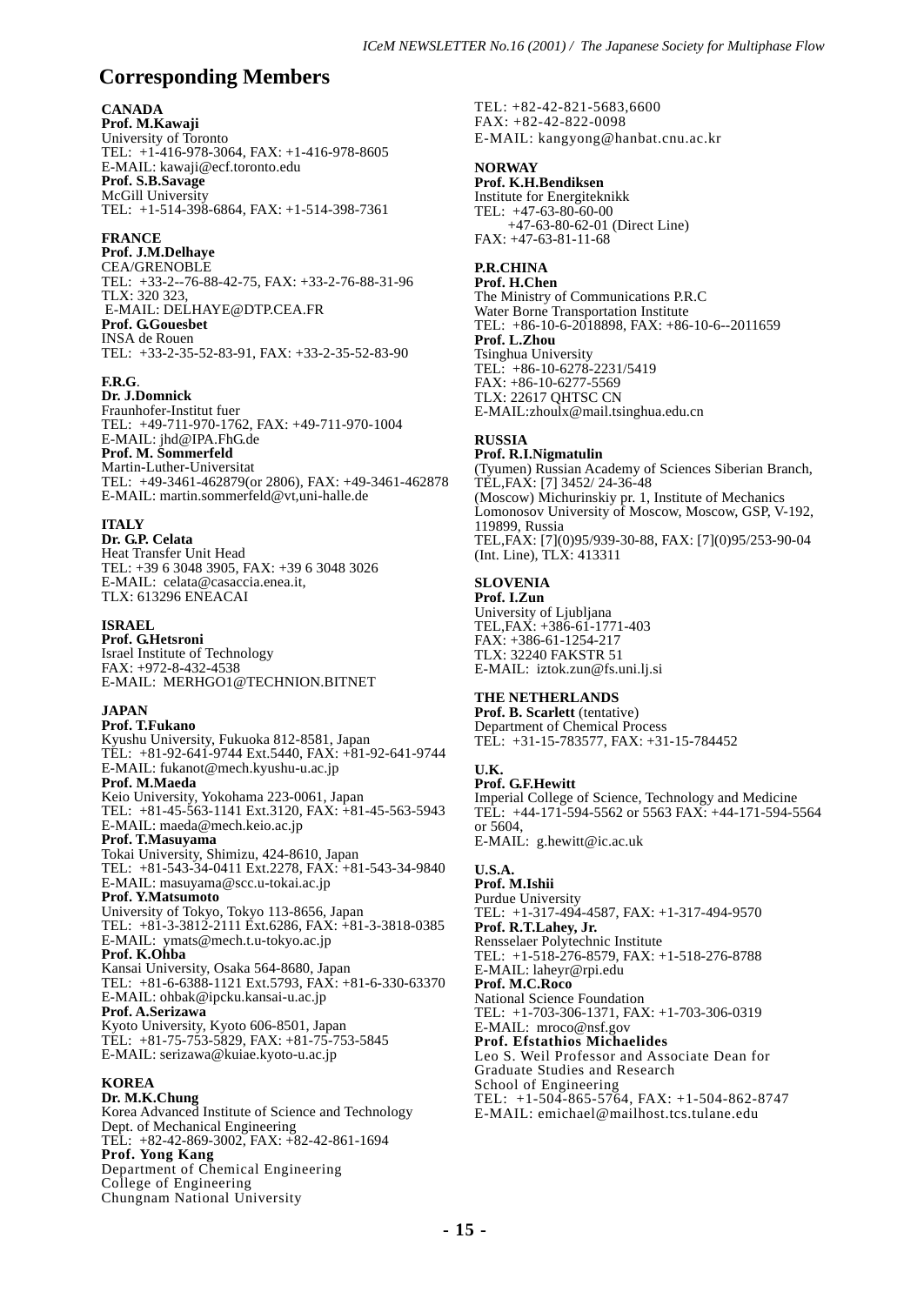## **4th International Conference on Multiphase Flow, ICMF2001 May 27- June 1, 2001, Marriott Hotel**, **New Orleans, U.S.A.**

URL : http://boss.me.tulane.edu/icmf2001/

**GOVERNING BOARD** Professor Jean Bataille Professor Clayton Crowe (chairman) Professor Thomas Hanratty Professor Moohwan Kim Professor Masanobu Maeda Professor Efstathios Michaelides Professor Yoichiro Matsumoto (vice-chairman) Academician Robert Nigmatulin Professor Michael C. Roco Professor Martin Sommerfeld Professor Yutaka Tsuji Professor Leen Van Wijngaarden **SUPPORTING ORGANIZATIONS ( Preliminary List )** U.S. National Science Foundation Louisiana State University Office of Naval Research American Society of Mechanical Engineers American Institute of Chemical Engineers Americal Physical Society Japanese Society for Multiphase Flow Tulane/Xavier Center for Bioenvironmental Research Host Institution: Tulane University **INTERNATIONAL ORGANIZING COMMITTEE** *Chairman* Profesor Efstathios Michaelides *Vice-chairmen* Professor Jean Bataille Professor Yutaka Tsuji *Secretary* Professor Dimitris Nikitopoulos Dr. Zhigang Feng Dr. Sabine Tran-Cong *Members*<br>Prof. I. Akhatov Prof. H. Arastoopour<br>Prof. Z. Bilicki<br>Prof. C. E. Brennen Prof. R. Arndt Prof. Z. Bilicki Prof. M. W. Bohnet Prof. C. E. Brennen Prof. S. Ceccio Prof. G. P. Celata<br>Prof. A. Crespo Prof. C. T. Crowe Prof. C. T. Crowe<br>Prof. L. K. Faton Prof. J. M. Delhaye<br>Prof. T. Fukano Prof. T. Fukano Prof. D. Gidaspow<br>Dr. D. Groeneveld Prof. T. I. Hanratti Prof. T. J. Hanratty<br>Prof. G. F. Hewitt Prof. G. Hetsroni<br>Prof. M. Ishii Prof. A. J. Karabelas<br>Dr. J. H. Kim Prof. J. Katz<br>Prof. M. H. Kim Prof. R. T. Lahey<br>Prof. E. Loth Prof. M. Lance<br>Prof. G. Matsui Prof. Y. Matsumoto<br>Prof. U. Mueller Prof. W. J. Minkowycz Prof. U. Mueller<br>Academ. R. Nigmatulin Prof. T. A. Ozbelge Academ. R. Nigmatulin<br>Dr T. I. O'Hern **Dr. T. J. O'Hern** Prof. K. D. Papadopoulos<br>Prof. R. J. Perkins Prof. M. Z. Podowski Prof. M. Z. Podowski<br>Prof. M. C. Roco Prof. A. Prosperetti Prof. M. C. Roco Prof. E. P. Rood Prof. T. Sakaguchi Prof. A. Serizawa Prof. S. A. Sherif<br>Prof. M. Shoukri Prof. J. L. Sinclair Prof. M. Shoukri Prof. J. L. Sincl<br>Prof. D. E. Stock Prof. A Taylor Prof. D. E. Stock Prof. A. Taylor<br>Prof. T. Theophanous Dr. S. Tsunoyama Prof. T. Theophanous Dr. S. Tsunoyama Prof. G. B. Wallis Dr. F. Wasden Prof. G. Yadigaroglou Prof. S. Zaleski<br>Prof. L.-X. Zhou Prof. I. Zun Prof. L.-X. Zhou **SCIENTIFIC COMMITTEE** *Co-chairmen* Profesor Yoichiro Matsumoto Professor Martin Sommerfeld Professor David E. Stock *Members* Prof. S. Acharya Prof. A. Acrivos Prof. C. Alimonti Dr. P. Andreussi Dr. A. Berlemont Prof. I. Celik<br>Prof. V. K. Dhir Prof. P. Di Marco Prof. V. K. Dhir<br>Prof. V. K. Dhir Dr. M. R. Duignan Prof. S. Elghobashi Prof. A. Furukawa<br>Prof. Y. Hassan Prof. Y. Hagiwara Prof. Y. Hassan<br>Prof. K. Hishida Dr. J. Hardaloupa Prof. K. Hishida<br>Prof. J. R. Kadambi Dr. A. Kartushinsky<br>Prof. N. Kasagi Prof. M. Kawaji<br>Prof. I. Kataoka Prof. C. Kleinstreuer<br>Prof. S. Komori Prof. A. Kluwick<br>Dr. K. Kontomaris Prof. S. C. Lasheras<br>Prof. S. Y. Lee Prof. E. K. Longmire<br>Dr. H. Lemonnier From Erich England<br>Dr. H. Lemonnier Dr. D. L'Huillier<br>Prof. M. J. McCready Dr. J. Magnaudet Prof. M. J. McCready Dr. J. Magnaudet Prof. R.W. Mei Prof. D. Mewes Dr. K. Mishima Prof. M. Ozawa Prof. K. Rezkallah<br>Prof. T. Saito Dr. U. Rohatgi Prof. T. Saito<br>Prof. M. Shoji Dr. O. Simonin Prof. M. Shoji<br>Prof. M. Stastny Prof. M. Stastny<br>Prof. M. Stastny Prof. L. J. Steinberg<br>Prof. Y. Taitel Dr. J. N. Tilton Prof. Y. Taitel Dr. J. N. Tilton<br>Prof. A. Tomiyama Prof. C. Tronea Prof. C. Tropea<br>Prof. S.-C. Yao Prof. G. Tryggvason

Prof. S. W. Yoon



ICMF 2001 will be held in New Orleans during the week of May 27 to June 1, 2001.

This is the fourth in a series of International Conferences on Multiphase Flow, of which the first was held in TSUKUBA, Japan, in 1991, the second, ICMF'95, in KYOTO, Japan, in 1995, and the third, ICMF'98, in LYON, France, in 1998.

The aim of these conferences is to bring together researchers from all countries and from all disciplines and applications involving multiphase flow, to promote the exchange of new ideas, results and techniques.

We hope that this conference will facilitate and encourage communications between all those working on multiphase flows.

The ASME FED Summer Meeting will also take place in New Orleans, LA from May 29 to June 1 in the Sheraton Hotel, which is located across the street from the headquarters of ICMF 2001. All registered attendees for the ICMF 2001 will be entitled to participate in all the technical events of the ASME FED, they will receive a complimentary ASME FED program and the set of the meeting proceedings, free of charge. Reciprocal arrangements will be made for the attendees of the ASME FED meeting.

For further information, visit ASME FED's website at www.asme.org/conf/ fed01/

For further information about the ICMF-2001 Conference, please contact one of the following:

| Conference Chairman                                           | <b>Conference Secretary</b>        |
|---------------------------------------------------------------|------------------------------------|
| Prof. E. E. Michaelides,                                      | Prof. D. E. Nikitopoulos,          |
| School of Engineering,                                        | Mechanical Engineering Department, |
| Tulane University,                                            | Louisiana State University,        |
| New Orleans, LA                                               | Baton Rouge, LA 70803              |
| phone: $+1-504-865-5819$ ,                                    | phone: $+1-225-388-5903$ ,         |
| e-mail: emichael@mailhost.tcs.tulane.edu fax: +1-225-388-5924 |                                    |
| e-mail: icmf@mailhost.tcs.tulane.edu                          | e-mail: icmf2001@me.lsu.edu        |
|                                                               |                                    |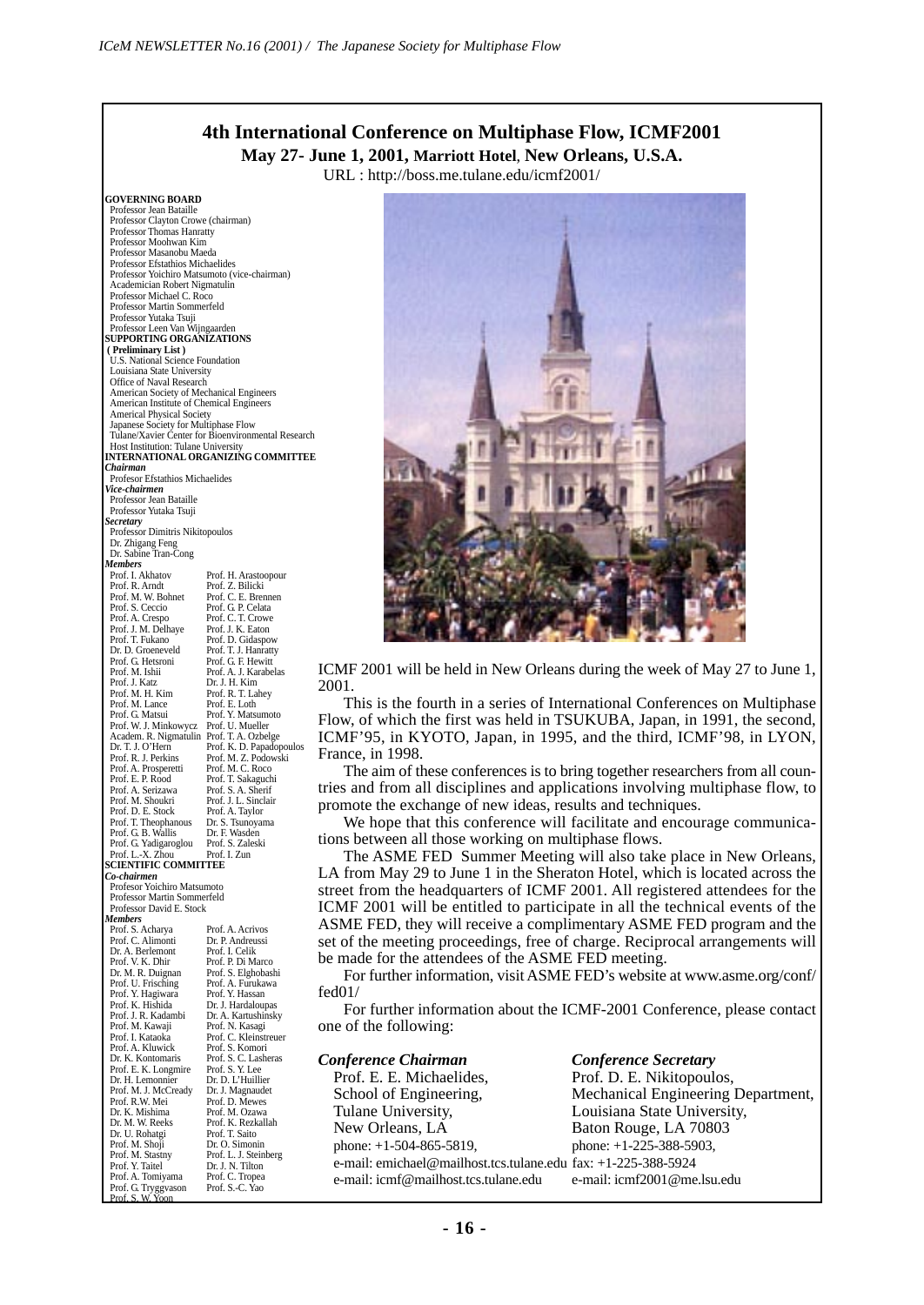## **ICMF 2001 GENERAL INFORMATION**

#### *Conference venue*

Mariott Hotel, New Orleans (Phone: 504-581-1000, Fax: 504-523-6755)

A block of rooms has been reserved for the attendees of ICMF-2001 at the general Conference rate of \$115.00 plus 14% tax (double or single occupancy).

For students (with a student identity) a very limited number of rooms has been reserved at \$81.00 plus 14% tax (double or single occupancy).

For State and Government employees the standard government per diem rate of \$88.00 plus 14% tax (double or single occupancy) will be honored by the Hotel.

Reservations may be made by calling the Marriott Hotel directly at 1-800-228-9290 (within the USA) or 1- 504-581-1000 from anywhere in the world.

The rates Conference rates represent very deep discounts on the normal Hotel rates. The Marriott Hotel will honor these rates for reservations until 5:00 pm April 27, 2001. To get the Conference rates please specify to the reservation agent that you are attending the International Conference on Multiphase Flow

#### *How to reach New Orleans*

By Air to New Orleans International Airport :

There are direct daily links with many major US airports, including New York, Dallas, Chicago, Washington, Nashville, Atlanta, Newark and St. Louis.

#### *Weather*

The weather towards the end of May and beginning of June in New Orleans is generally sunny and hot, brief afternoon showers are not unusual.

## *Language*

The official language will be ENGLISH

*Certificates*

Certificates of Attendance will be provided as necessary.

### **REGISTRATION AND FEES**

Participants must be registered, and badges must be worn to gain entrance into all sessions and events of ICMF-2001. The registration fee includes:

- The CD-ROM Proceedings of the ICMF-2001
- The CD-ROM Proceedings of the ASME-Fluids Eng. Summer Annual Meeting
- Jazz-Band Conference Reception (Monday)
- Conference Dinner/Banquet (Wednesday)
- Jazz Recital (Thursday)
- Coffee and refreshments during breaks
- Authors' breakfast

If you wish to take advantage of the lower early pre-registration rate of \$520 (\$390 for students), you can pre-register by mailing, faxing or sending electronically your completed registration form before May 14, 2001 . After this date, you may pre-register at any time, but the on-site registration fee of \$570(\$420 for students) will apply. Click here to get the registration form in Microsoft Word or pdf format.

Please note that all registered attendees at the ICMF-2001 will be entitled to receive a program and to participate in all the technical events of the ASME-FED (which will take place in the Sheraton Hotel from May 29 to June 1, 2001). The ICMF-2001 attendees will receive a complimentary ASME FED program and the set of the meeting proceedings, free of charge. Reciprocal arrangements will be made for the attendees of the ASME FED meeting.

### **ONLINE REGISTRATION**

To registrate online, please visit the ICMF2001 web site at: http://boss.me.tulane.edu/icmf2001/

### **ON-SITE REGISTRATION HOURS**

The registration desk will open on Sunday May 27 2001 at 2:00 pm in the Marriott Hotel. If you have preregistered, you will be able to pick your badge, program, proceedings and tickets to the events. If you have not been pre-registered, you will be able to register on site during the following hours:<br>Sunday, May 27: 2:00 pm to 7:00 pm Wednesday, May 28: 9:00 am to 5:00 pm

Sunday, May  $27: 2:00$  pm to  $7:00$  pm<br>Mednesday, May  $28:9:00$  am to  $5:00$  pm<br>Thursday, May  $28:9:00$  am to  $5:00$  pm Monday, May 28: 7:00 am to 5:00 pm Tuesday, May 28: 8:00 am to 5:00 pm

### **CANCELLATION POLICY**

The cancellation policy of the ICMF-2001 is as follows: For cancellation requests received before May 15, 2001 the full registration fee of \$520 will be refunded. For cancellation requests received between May 14, 2001 and May 24, 2001, \$450 of the registration fee will be refunded. No refunds will be made after May 24, 2001.

Registration cancellations may be made by letter, telephone (1-504-865-5819) or by sending an e-mail to: icmf@tulane.edu. A cancellation number will be issued for all such requests.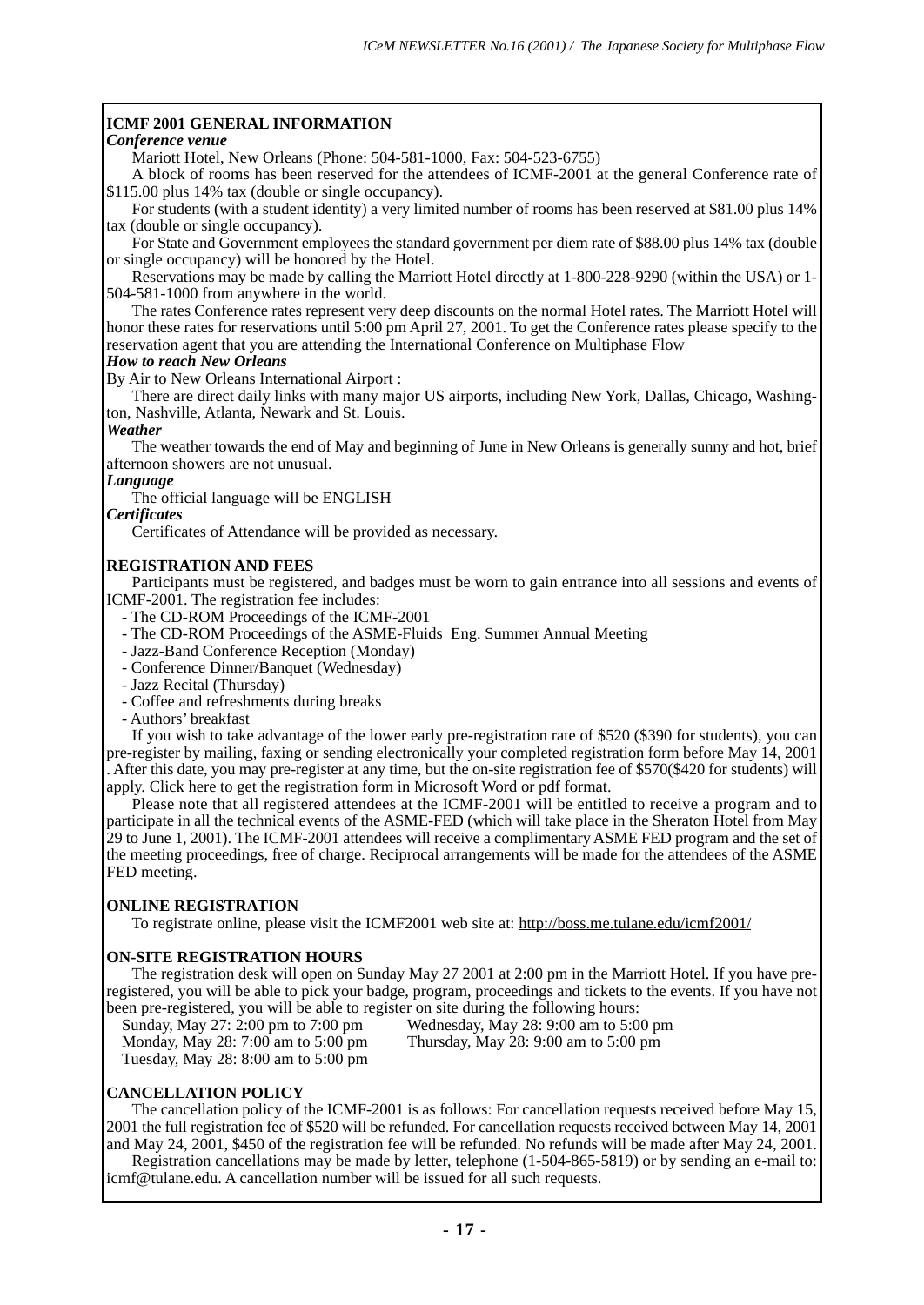#### **HOTEL RESERVATION THROUGH THE INTERNET**

The web site of the hotel requires as input the "group code." Below are the codes fore the ICMF-2001 rates: regular attendee rate: MPFMPFA

student rate (must present letter or student ID at front desk); IMFIMFA

government rate: IMUIMUA

If there is any difficulty, please contact the Hotel by telephone.

Mariott Hotel, New Orleans

(Phone: 504-581-1000, Fax: 504-523-6755)

A block of rooms has been reserved for the attendees of ICMF-2001 at the general Conference rate of \$115.00 plus 14% tax (double or single occupancy).

For students (with a student identity) a very limited number of rooms has been reserved at \$81.00 plus 14% tax (double or single occupancy).

For State and Government employees the standard government per diem rate of \$88.00 plus 14% tax (double or single occupancy) will be honored by the Hotel. These rates apply for the duration of the Conference as well

as for three days previous and three days after the conference (that is from Thursday 4/24 to Sunday 6/3, 2001). Reservations may be made by calling the Marriott Hotel directly at 1-800-228-9290 (within the USA) or 1- 504-581-1000 from anywhere in the world.

The Conference rates represent very deep discounts on the normal Hotel rates. The Marriott Hotel will honor these rates for reservations until 5:00 pm A pril 27, 2001. To get the Conference rates please specify to the reservation agent that you are attending the International Conference on Multiphase Flow

For further information, visit Mariott Hotel, New Orleans.

#### **PANELS**

Modeling of Multiphase Flows:

*A. Prosperetti (moderator), G. Hetsroni, Y. Matsumoto, D. Joseph and G. Hewitt.* New Horizons for Nuclear Thermal-hydraulics:

*M. Ishii (moderator), J. -M. Delhaye, H. Ninokata, G. Yadigaroglu, H. C. No, V. K. Dhir.* Latest Developments in Experimental Methods for Two-Phase Flows:

*J. Sinclair (moderator), E. Longmire, S. Cessio, Y. Hassan, J. Eaton.* Aerosols and Air Pollution:

*L.-P. Wang (moderator), G. Ahmadi, M. Choi, P. McMurry, M. Reeks.* Microgravity Two-Phase Flow: What have we learned?

*K. Rezkallah (moderator), V. Dhir, H. Ohta, J. Fabre, C. Colin, J. Navickas, C. Rogers*

#### **INVITED LECTURES** *PLENARY LECTURES:*

| A review of carrier-phase turbulence in dispersed phase flows:                                  | C. T. Crowe    |
|-------------------------------------------------------------------------------------------------|----------------|
| Forced convective subcooled boiling:                                                            | J.-M. Delhave  |
| Drop deformation, breakup and coalescence in viscous fluids:                                    | J. G. Leal     |
| Discrete Particle Simulation of Particle-Fluid Flows:                                           | Y. Tsuji       |
| KEYNOTE LECTURES:                                                                               |                |
| Experiments in and Modeling of Multiphase Opaque Flows:                                         | M. Dudukowic   |
| Hydrodynamics of Fluidization: Structure and Turbulence:                                        | D. Gidaspow    |
| Boiling with surfactants:                                                                       | G. Hetsroni    |
| Recent Advances in Second-Order Moment Two-Phase Turbulence Models for Gas-Particle and Bubble- |                |
| Liquid Flows:                                                                                   | X.-L. Zhou     |
| Particle collisions in multiphase flows:                                                        | J. T. Jenkins  |
| Turbulence and mixing in bubbly flows:                                                          | M. Lance       |
| Multi-scale analysis of bubbly flows:                                                           | Y. Matsumoto   |
| Examples of interesting industrial multiphase-flow problems:                                    | G. Ooms        |
| The systematic derivation of averaged equations by DNS:                                         | A. Prosperetti |
| The PDF approach to modeling dispersed particle flows:                                          | M. Reeks       |
| Multiphase phenomena and processes at the nanoscale:                                            | M. Roco        |
| Two-Phase Flow in Micro-Channels:                                                               | A. Serizawa    |
| Particle measurements:                                                                          | M. Sommerfeld  |
| Boiling and Burnout:                                                                            | T. Theophanus  |
| Direct Numerical Simulations of Multiphase Flows:                                               | G. Trygvarson  |
| Gas-particle flows over bodies-key problems, modeling and numerical analysis:                   | Y. Tsirkunov   |
|                                                                                                 |                |

#### **SPOUSES' PROGRAM**

There will not be a special "Spouses' Program" organized by the ICMF-2001. The City of New Orleans offers a great deal of attractions for everyone's taste and budget. There are several tour companies that operate in the city with at least fifty activities/tours (information on the tours may be easily found in the Lobby of the Hotel). Among the available activities we recommend the following: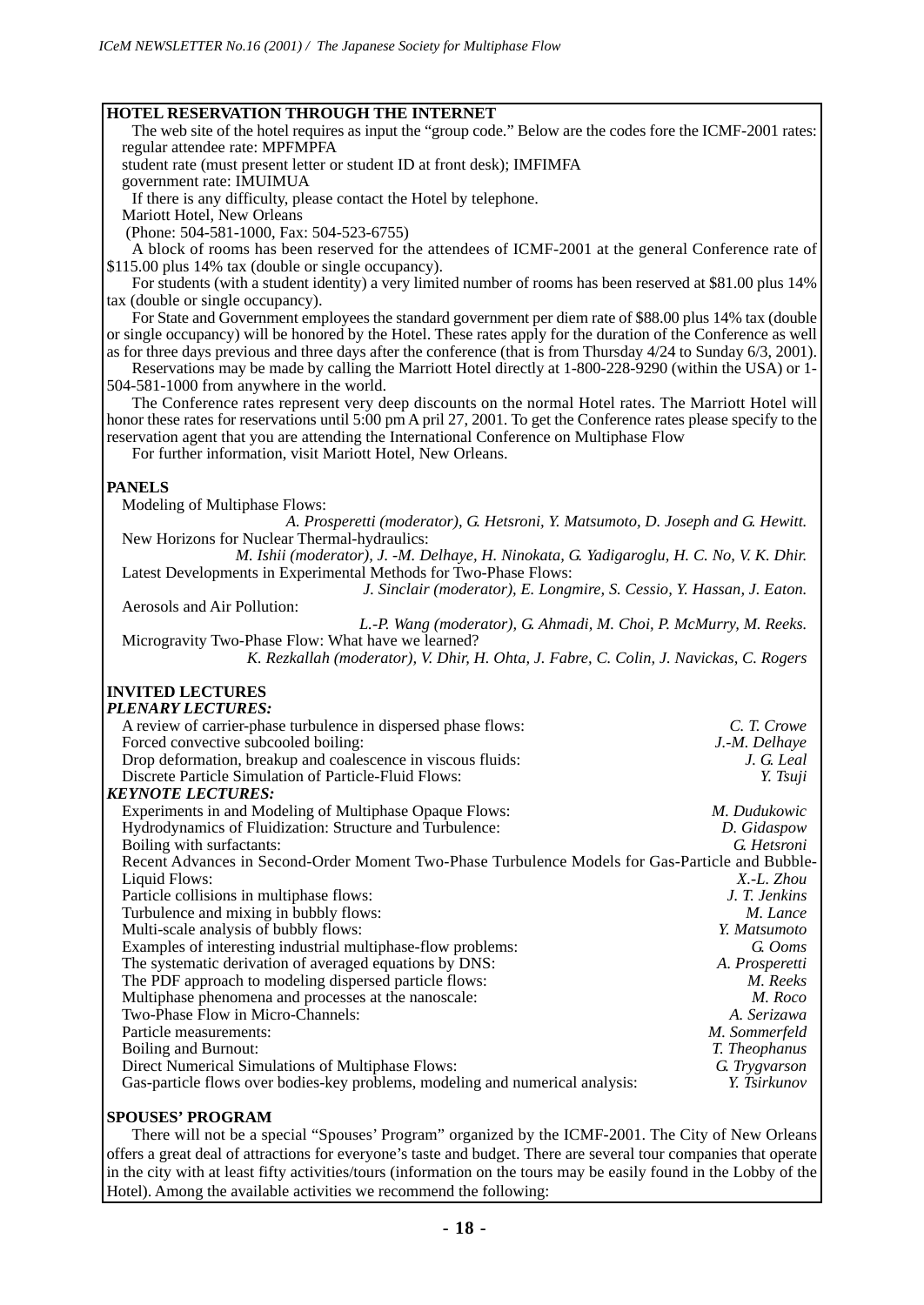Bus City Tour: Includes City Park, the Botanical Gardens, The Garden District, the Lake front area, St. Charles Avenue. Stroll in the Audubon Park (accessible by the famous New Orleans streetcar). Stroll in (or take a tour of) the Garden District (accessible by the famous New Orleans streetcar). Visit the Aquarium of the Americas (allow 2-3 hours). Visit the Children's Museum. Visit the New Orleans Zoo. Visit the "French Market" (a short walk from the Hotel). Visit the Mississippi promenade and Woolenberg park (a short walk from the Hotel). Take the Mississippi ferry to the west bank (free service to the public). Walking tour of the French Quarter (just a stroll from the Marriott Hotel) Visit the New Orleans Museum of Art (by taxi). Visit the Longue Vue House and Gardens (tour or taxi ride). Swamp tour in the Jean Lafitte National Park (allow for 5-6 hours). Plantation tours (there are at least five plantations within 40 miles radius, allow 4-5 hours). Cooking classes and demonstrations in the French Quarter. Short (2-3 hours) Riverboat cruises on the Mississippi. Sailing in the Lake Pontchartrain. ... **ICMF 2001 CONTACT INFORMATION** For information about the ICMF-2001 Conference, please contact one of the following: *Conference Chairman Conference Secretary* Prof. D. E. Nikitopoulos, School of Engineering, Mechanical Engineering Department,<br>
Tulane University, New Orleans, LA70118 Louisiana State University, Baton Ro Tulane University, New Orleans, LA70118 Louisiana State University, Baton Rouge, LA 70803<br>
phone: +1-225-388-5903 phone:  $+1-225-388-5903$ email: emichael@tulane.edu , fax: +1-225-388-5924,<br>or: icmf@mailhost tcs tulane edu e-mail: icmf2001@me.ls e-mail: icmf2001@me.lsu.edu

## **Executive Division of The Japanese Society for Multiphase Flow (2000-2001)**

| President                                                | A. Serizawa (Kyoto University)       |  |  |  |
|----------------------------------------------------------|--------------------------------------|--|--|--|
| Vice Presidents                                          | K. Yamamoto (Ebara Reserch Co., Ltd) |  |  |  |
|                                                          | Y. Matsumoto (University of Tokyo)   |  |  |  |
|                                                          | K. Torigoe (Daikin Industries, Ltd)  |  |  |  |
| Chair of Informatics Division                            | T. Shakouchi (Mie University)        |  |  |  |
| Chair of General Affairs Division                        | M. Ozawa (Kansai University)         |  |  |  |
| <b>Chair of Planning Division</b>                        | H. Inaba (Okayama University)        |  |  |  |
| Chair of International Intercourse Division              | K. Mishima (Kyoto University)        |  |  |  |
| Executive Office of JSMF:                                |                                      |  |  |  |
| Gakujyutu Shuppan Insatu Co.                             |                                      |  |  |  |
| 2-14-9 Kasugadenaka, Konohana-ku, Osaka, 554-0022, JAPAN |                                      |  |  |  |
| Tel: $+81-6-6466-1588$                                   |                                      |  |  |  |
| $Fax: +81-6-6463-2522$                                   |                                      |  |  |  |
| E-mail: QYM02135@niftyserve.or.jp                        |                                      |  |  |  |
| WWW homepage: http://flow.human.nagoya-u.ac.jp/JSMF/     |                                      |  |  |  |
|                                                          |                                      |  |  |  |